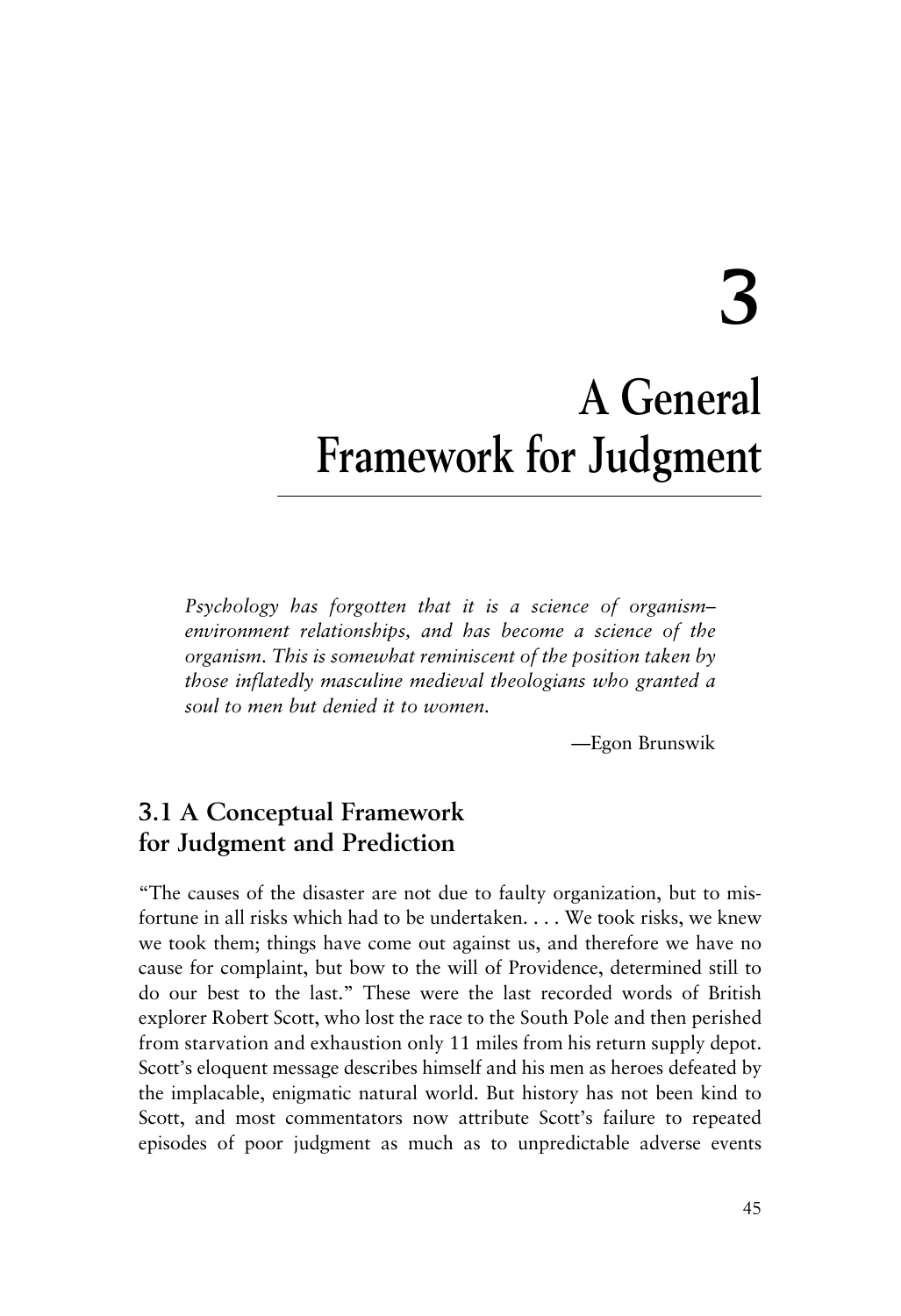during his trek to and from the South Pole (Diamond, 1989; Huntford, 1999). It seems that Scott made many bad judgments, for example, about where to locate his supply base; about the endurance of his men, pack animals, and machines; and about numerous other details of his expedition.

This chapter is an introduction to the psychology of judgment, the human ability to infer, estimate, and predict the character of unknown events. Our judgment faculties are subject to certain systematic flaws, perhaps the most prominent of which is simple overconfidence.

The human mind has been designed by nature to go beyond the information given by our senses, and to go further beyond "the given" than does the nervous system of any other organism on this planet. Even the apparently effortless perception of a three-dimensional physical scene involves inferences that are mathematically impossible if based on only the information given to our retinas (Attneave, 1954; Pinker, 1997). Nonetheless, evolution has endowed us with a cognitive system that has the right assumptions built into it to do an excellent job of navigating through our three-dimensional environment without bumping into major landmarks. Our visual system is so good at making these unconscious inferences that it is impossible for us to figure out how we make them by examining our conscious experience. In some unusual cases of brain damage, a phenomenon called *blindsight* reveals that we are still able to make these judgments even when, due to damage to our primary visual cortex, we have no conscious awareness of the perceptual experience itself. This chapter is about the process of judgment, including a broad range of accomplishments, from the intuitive visual cognition involved in anticipating the path of a fly ball to the deliberate inferences of a physician trying to find out what is wrong with a patient's kidney.

For the moment, we will focus on the psychology of judgment processes where the goal of the judgment is to infer the nature of some condition that does or could exist in the external world (and ignore issues concerning judgments of internal mental events associated with evaluated consequences and personal values). Within psychology, a conceptual framework has been developed to deal with our judgments and expectations concerning events and outcomes of possible courses of action. The framework and its associated terminology may seem a little antiquated today, but the basic concepts still provide an excellent organizational scheme to summarize judgments made under *irreducible uncertainty,* meaning uncertainty that cannot be eliminated before a decision about what action to take must be made.

The framework is called the *Lens Model,* and it was invented by an Austrian-American psychologist named Egon Brunswik (Hammond &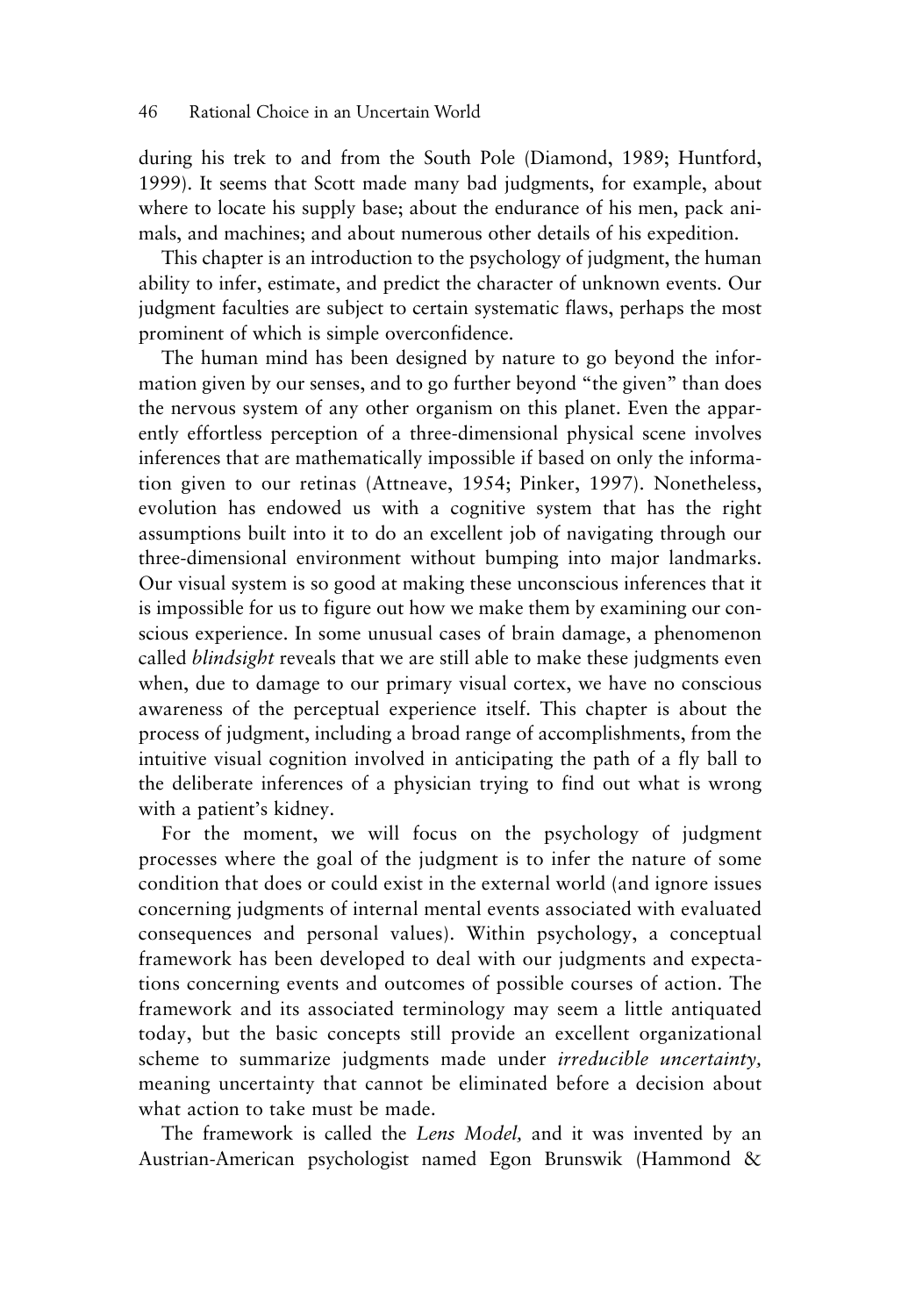Stewart, 2001). The model gets its name from the notion that we cannot make direct contact with the objects and events in the world outside our sense organs; we only perceive them indirectly through a "lens" of information that mediates between the external objects and our internal perceptions (Pepper, 1942). The framework is divided into two halves, one representing the psychological events inside the mind of the person making a judgment and the other representing events and relationships in the "real world" in which the person is situated. The framework forces us to recognize that a complete theory of judgment must include a representation of the environment in which the behavior occurs. We refer to it as a *framework*, because it is not a theory that describes the details of the judgment process; rather, it places the parts of the judgment situation into a conceptual template that is useful by itself and can be subjected to further theoretical analysis.

Let's take an example judgment and work our way through the conceptual diagram (Figure 3.1) for the Lens Model. Suppose we are trying to estimate the biological age of a man encountered on the street. (Judgments of the gender,



**Figure 3.1** Lens Model conceptual framework for the global judgment process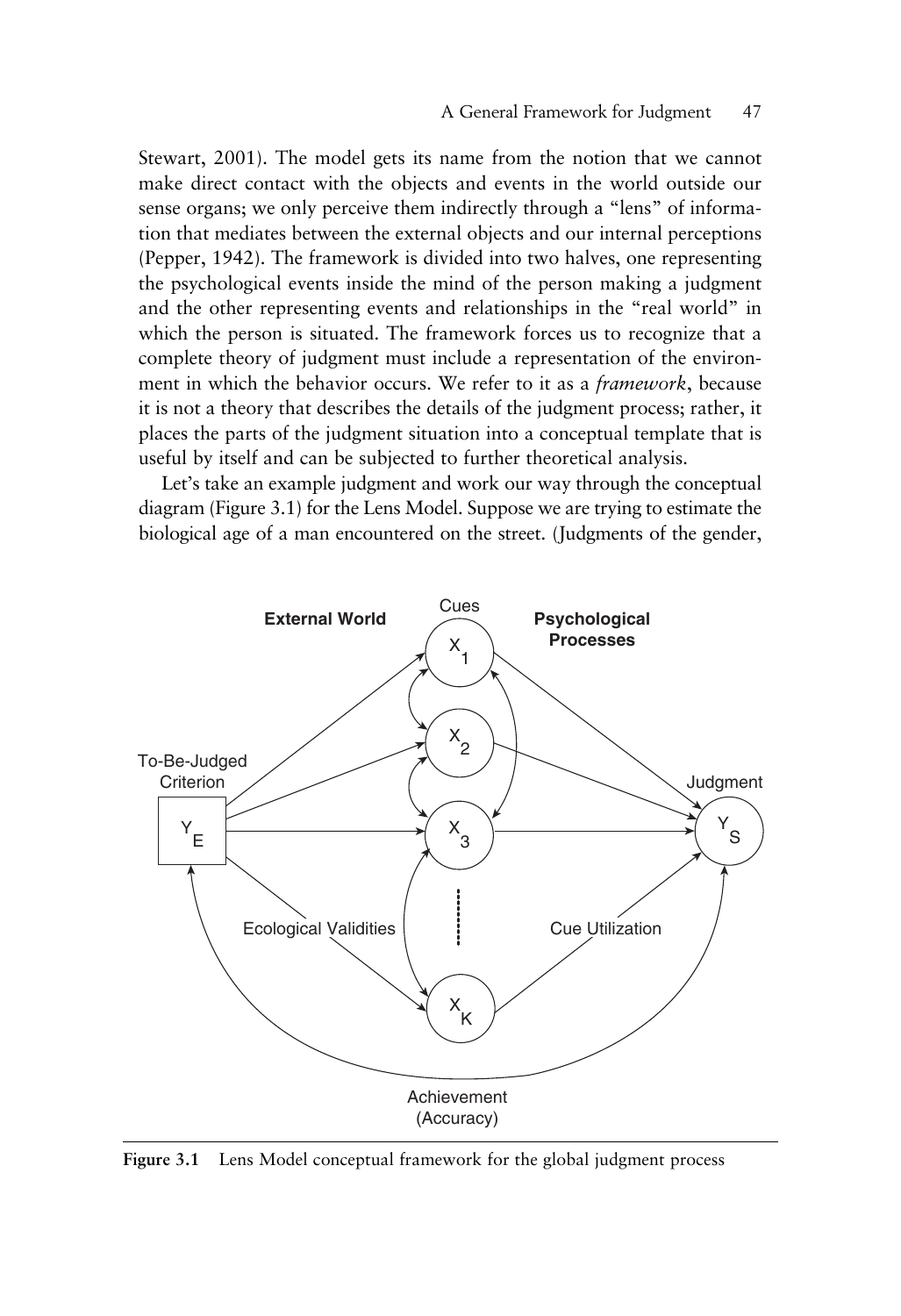age, and ethnicity of other people are usually automatic.) The Lens Model frames this judgment as a process through which we, the judges, are trying to "see" a true state of the world (the person's age) through a proximal lens of items of information called *cues* that are available to us. In the case of an age judgment, we probably observe and rely on cues such as characteristics of the man's hair (Is it gray? Is he balding?), his skin quality (Wrinkled or smooth?), his body (How fit does he appear to be? Does he exhibit the gait and posture of a youthful or an aged man?), his clothes (Is he dressed like an older person or younger?), his voice (Is it childish, adolescent, harsh, faint?), and other signals that might support inferences about his age. Note that for an intuitive judgment (like age), even the person making the judgment will not be able to provide a report of the cues he or she is relying on.

The left side of the Lens Model diagram summarizes the relationships between the true, to-be-judged state of the world, called the *criterion* (the man's age), and the cues that may point to that state of the world. In the case of the age judgments, physical anthropological studies would address the relationships on the left-hand side of the diagram: What are the true relationships between biological age and the visible cues or signs it produces? Those relationships are often conceptualized as causal—the criterion state or outcome causes the cue, or maybe the criterion state produces or moderates the cue values where the relationships are not directly causal. In the middle of the diagram is the "lens" of cues that connect the judgment to the criterion or goal of the judgment. The vertical arrows connecting the cues  $(X_1, X_2, \ldots)$ represent the interdependencies or intercorrelations that usually exist between cues in most judgments. The right-hand side of the lens diagram is the psychological judgment process part of the framework. It refers to the inferences that a person makes to integrate information conveyed by the cues so as to form an estimate, prediction, or judgment of the value of the criterion. The overarching path in the diagram (labeled "achievement") represents the judge's ability to estimate the to-be-judged criterion accurately.

Using a statistical model to "capture" a person's *internal* psychological "judgment policy" (the right-hand side of the Lens Model) may seem odd to readers who are familiar with the common practice of modeling relationships between variables in the *external* world (the left-hand side of the Lens Model). To clarify the application of statistical modeling to analyze an internal psychological process, let us walk through a concrete example.

Several years ago, some students thought it would be interesting to capture one of the author's (Hastie's) judgment policy as he evaluated applicants to graduate studies in his PhD program. Every year about 125 written applications were received and he read all of them and assessed each applicant's qualifications for admission to the program. For purposes of the study, his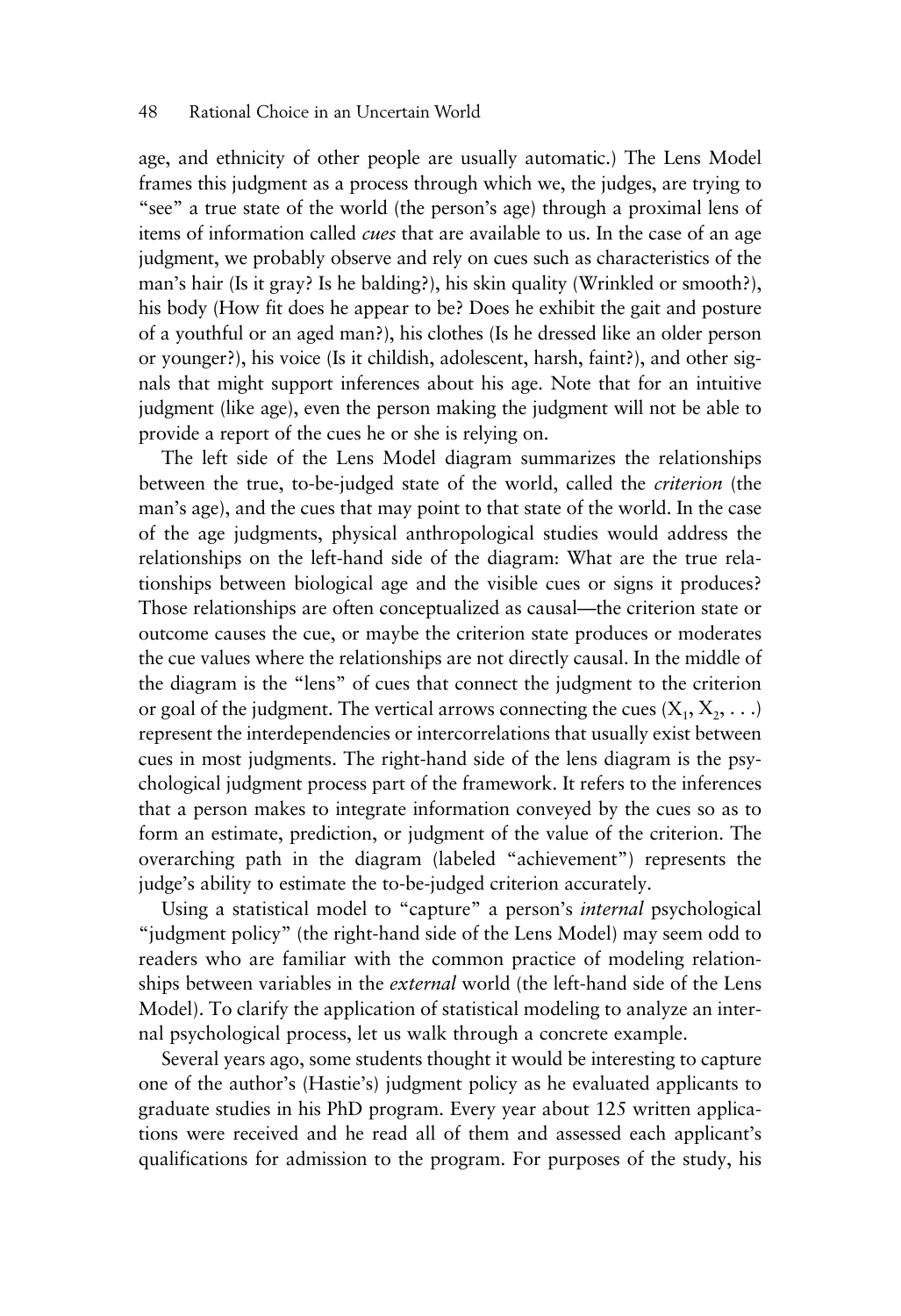students reviewed the contents of each application package and assigned quantitative scores to each of the 28 most obvious "cues" that Hastie might be relying on to make his judgments. Some of this information was already quantitative (e.g., the applicant's age, test scores, and grade point average), but much of it had to be "coded" into numbers by the students. For example, "college quality" was coded on a 4-point scale based on a popular national rating service and "warmth" of the recommendation letters was rated subjectively by the student researchers (with high inter-rater agreement).

Then Hastie reviewed the applications from two years of the admissions process and made a rating on a 10-point scale of "admissibility." The students took that matrix containing 28 items of information on 245 applications plus Hastie's 1-10 rating of admissibility and conducted a statistical analysis to determine the best-fitting linear model to predict Hastie's ratings from the 28 cues (see Freedman, Pisani, and Purves, 2007 or another good introduction to statistical modeling for the details of these analyses). Essentially, this approach provides a rough estimate of the average impact of the different items of information on Hastie's judgments across the 245 cases he judged. With due caution, we can say the statistical model is a summary of his policy for making admission judgments (the right-hand side of the Lens Model). In this case the equation was:

| ADMISSIBILITY RATING = $\rightarrow$ + 0.012(VERBAL GRE TEST SCORE) |
|---------------------------------------------------------------------|
| +0.015(QUANTITATIVE GRE TEST<br>SCORE)                              |
| $+0.250$ ('WARMTH' OF<br><b>RECOMMENDATIONS</b> )                   |
| $+ 0.410$ (COLLEGE QUALITY)                                         |
| $-13.280$                                                           |
|                                                                     |

What does this equation tell us about Hastie's judgment habits? First, he is reliably using only four items of information—two test scores, recommendation letters, and undergraduate college quality. Second, it's obvious he relies heavily on standardized aptitude test scores. The most remarkable result is how well the model does overall in predicting his behavior. The correlation between the model's predictions and his actual ratings was .90. To put that correlation in perspective, Hastie made repeated judgments on 50 cases, two weeks after he made the original judgments of all 245 cases. The reliability, measured by the correlation between his first round of judgments and the second round, was .88. In other words, the model was capturing every scrap of reliable predictive habits in his admissibility ratings!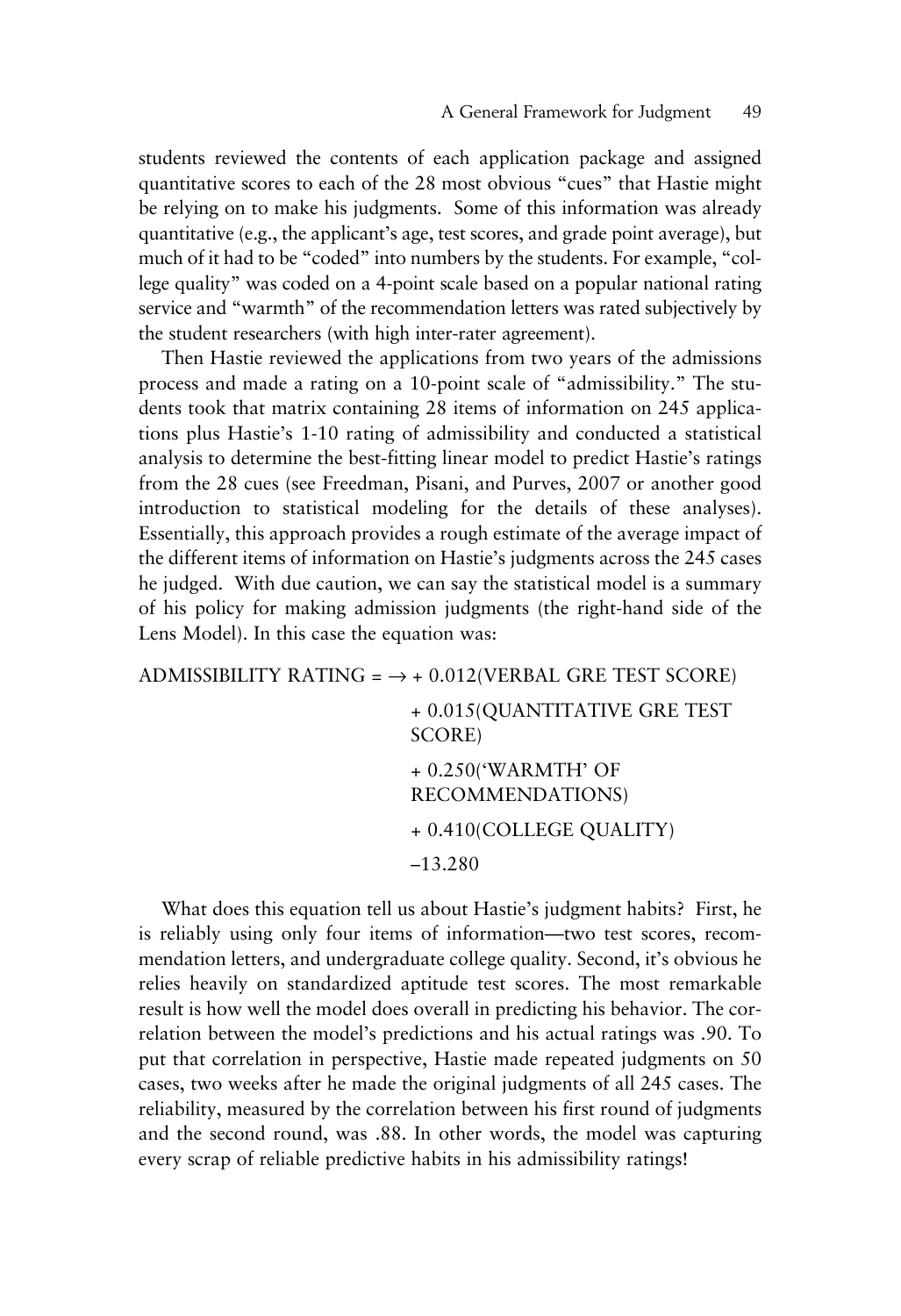#### 50——Rational Choice in an Uncertain World

Although the model does an excellent job of describing Hastie's behavior, it does not necessarily tell us how we should conduct admissions evaluations. To do that we would need an analysis of the cue-criterion relationships in the environment, on the left-hand side of the Lens Model (see Dawes, 1971, for such an analysis of graduate admissions).

#### **3.2 Research With the Lens Model Framework**

The Lens Model was invented by psychologists for use in research, so it can be interpreted as a blueprint for a method to analyze judgment processes. (Cooksey, 1996, provides a good introduction to the methodology and reviews results from this research paradigm.) Once a judgment has been selected for study, the first step for the researcher is to identify and measure the cues on which the judge relies. This is often a laborious task requiring several rounds of measurement and testing before all of the effective cues have been discovered. Obviously, this task is especially difficult for intuitive judgment processes, where the judge can't tell the researcher what cues are relied on (by the judge) to make the judgment. Often, this situation arises in important decisions made by experts. It is often very difficult for a physician, an engineer, or a financial analyst to "unpack" his or her highly practiced, automatic judgment process and to explain "how it's done." In the case of the age judgment, we would probably start out with our own intuitions, maybe consult with other people about how they make the judgment, maybe do a little research in the anthropometric literature on actuarial facts about human aging (a good first guess is that a human judge will adaptively use the scientifically correct cues to make any judgment), and come up with an initial set of candidate cues. Then we would conduct a study of the age judgment, and keep open the possibility that the initial cue set might need to be enhanced to include additional cues that are used by people to make the judgment.

The second step in the analysis is the creation of a model of the events on the left side of the diagram. Often, a linear regression model can be used to summarize the criterion–cue relationships in terms of the many correlations between the criterion and each of the cues that are related to it and might be used by a judge to infer the criterion (see a good elementary statistics text for an introduction to linear equations, e.g., Freedman, Pisani, Purves, & Adhikari, 1991, or Anderson, 2001). In this analysis, the correlation coefficient (or a related statistic) is used to summarize the strength of the relation between the criterion and a cue (the *ecological validity* of the cue) and between the cue and the judgment (the *cue utilization coefficient* or, more informally, the psychological impact of the cue on the judgment). Sometimes the modeler recognizes that the linear model is a simplified abbreviation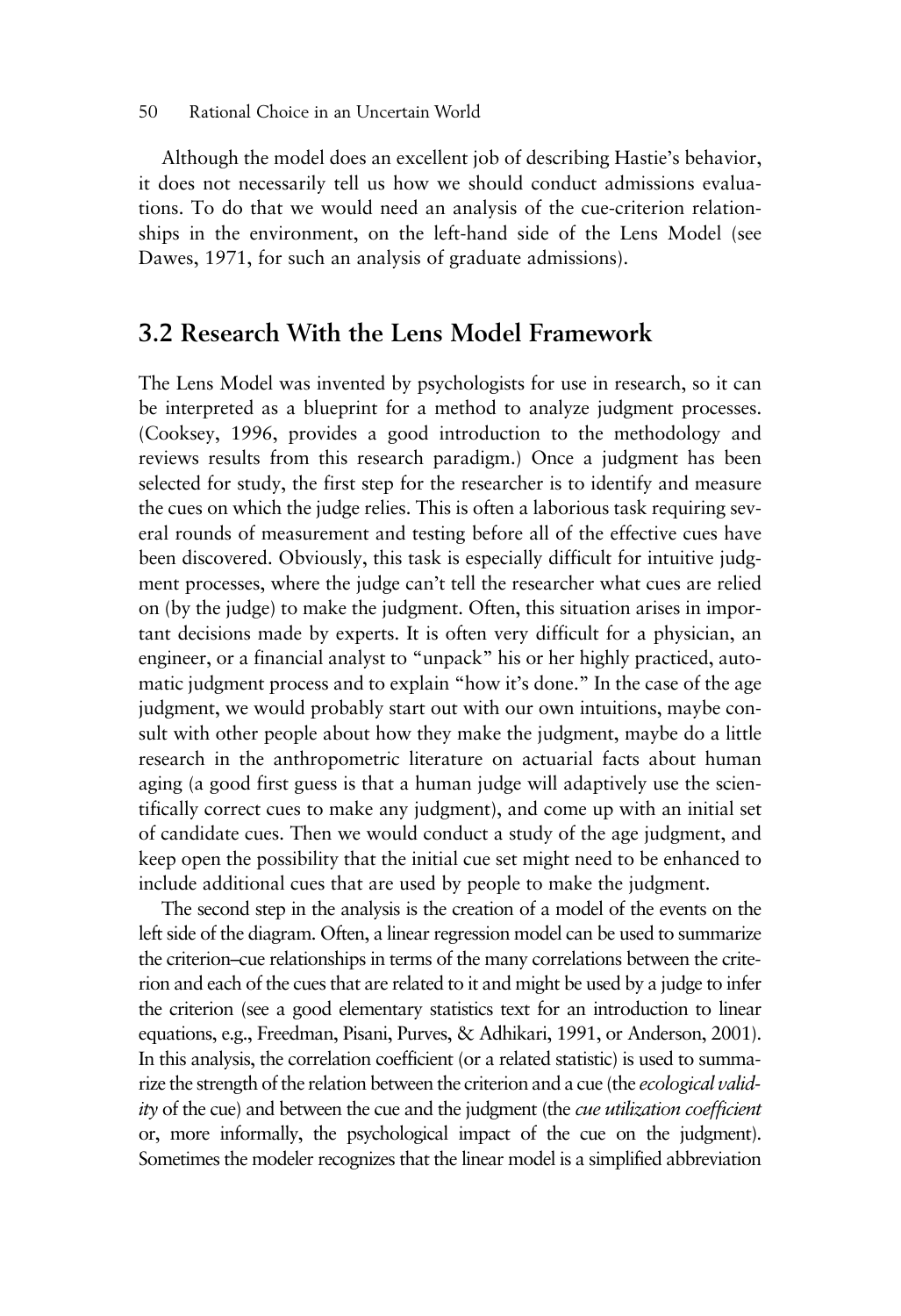of those "external environment" dynamics, although in many domains, linear equations provide a surprisingly complete summary of the environment. Our experienced world is dominated by approximately linear relationships.

The third step in research shifts over to the right-hand side of the diagram and involves inventing and testing models of the psychological process of cue utilization: How do people use the cues to make inferences about the criterion state? Here again, researchers have often found the linear statistical model to be a good description. The usual research tactic is to collect a sample of to-be-judged stimuli—for example, a sample of videotapes of men of various ages to present to an experimental subject for judgments of the age of each stimulus person. The judge's cue utilization habits are "captured" in an algebraic equation that relates the judgment to a weighted sum of the cue values. (Note that this analysis depends on the researcher's ability to measure the cue values on psychologically meaningful numerical scales.) Here the research literature is clear; the most general principle to describe cue utilization processes is the linear equation. For an amazing range of everyday and expert judgments, people seem to infer the implications of cue information as if it is measured on numerical scales, weight it, and add it up.

Imagine sitting in a doctor's office watching her diagnose patients. Each patient comes in, has an interview with the doctor, provides the history of a medical problem, and describes some symptoms. Usually, laboratory tests are made, and maybe some X-rays (or other "scans") are taken. Then, after reviewing all this material, the doctor makes a diagnostic decision about what is wrong with the patient. Consider recording these events for a few weeks to have a good sample of the cues (patient's history, symptoms, and test results) and diagnoses for this judgment task. Or transfer the same scenario to a busy college admissions office. Consider admissions officers reading applications—reviewing *objective* measures of achievement, like test scores and high school grades, and more *subjective* material such as letters of reference, lists of extracurricular activities, and a personal essay—and then making judgments about the admissibility of many applicants. Again, you observe until you have a sizable sample of cases (cues) and judgments.

The Lens Model approach analyzes the judgment by calculating an algebraic model to provide a summary of the weights placed on the cue values for each case so as to predict the judge's (physician's, admissions officer's) judgments. The weights are based on the correlation coefficients summarizing the linear dependency of the judgment of each cue; with everything else equal, the higher the correlation is, the greater the weight will be. The model can be extended to include nonlinear relationships (e.g., a U-shaped functional form with high judgments associated with extreme values on the cue dimension—for example, where both extremely thin and obese patients are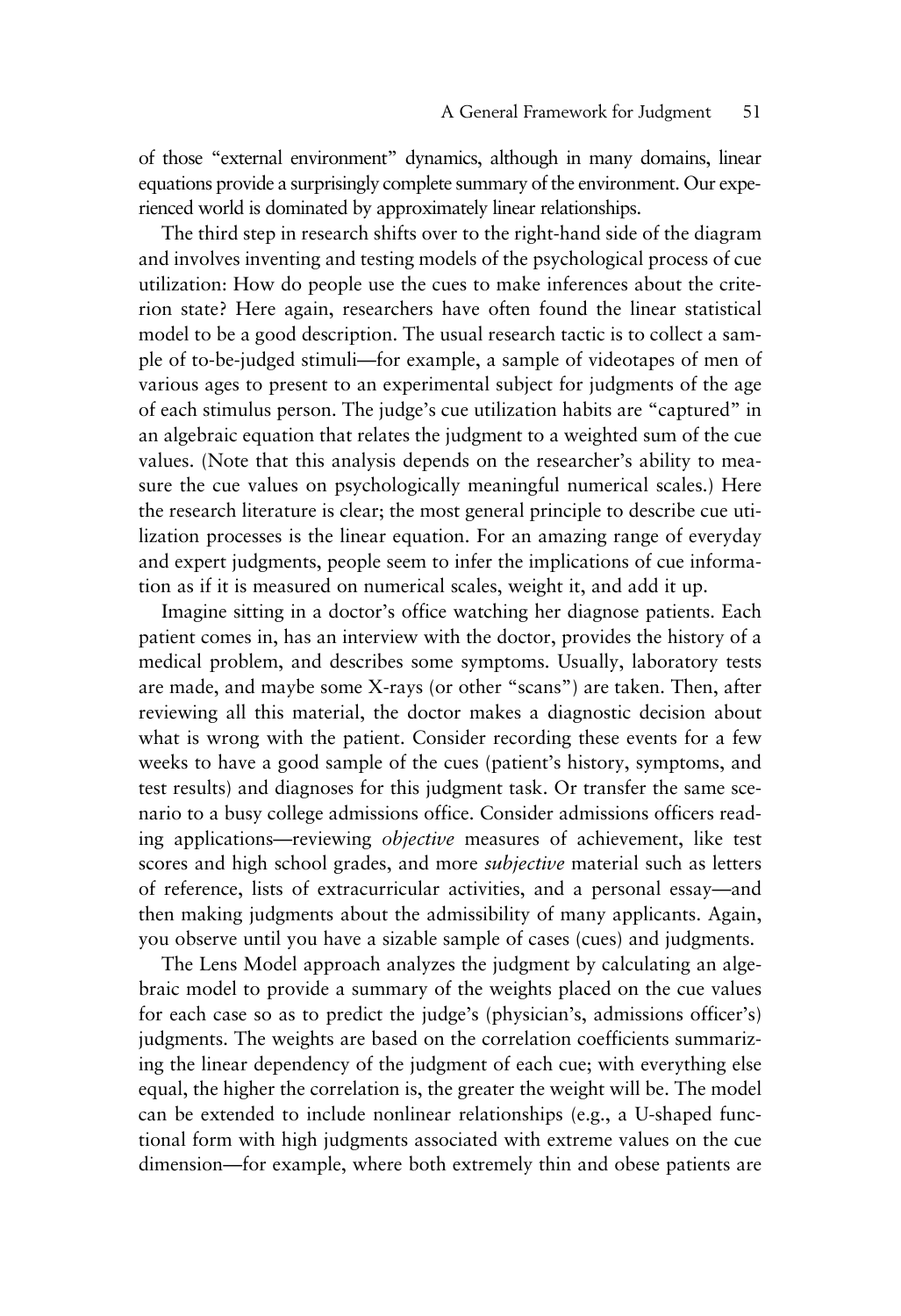at high risk of injury, while those of average body weight are at low risk; or perhaps an admissions officer who likes applicants who either participate in many extracurricular activities or have specialized in one activity, but does not like "average," 2–3 activity participators). The model can also represent *configural* relationships where the judgment depends on combinations of cues (e.g., high levels of a particular hormone in the blood are bad news for female patients, but uninformative for male patients; see discussion below of "interaction effects" in intervariable relationships). But again, the simple linear model is surprisingly successful in many applications. We say "surprisingly," because many judges claim that their mental processes are much more complex than the linear summary equation would suggest—although empirically, the equation does a remarkably good job of "capturing" their judgment habits.

If we had criterion values for our sample of judgments, we could also calculate a summary model for the left-hand side of the Lens Model diagram. In many applications to actual judgment tasks, however, it is difficult to obtain criterion values. In medical contexts, it is too time-consuming for a physician to track the history of patients to obtain final opinions about their presenting condition or outcomes of treatment; similarly, in the academic context, we have no access to values representing success in a college for students who were not admitted. But we are often interested in the psychology of the judgments, the right side of the lens diagram, not the complete environment-behavior system encompassed by the full framework.

Hundreds of studies have been conducted of judgments ranging from medical diagnosis to highway safety, from financial stock values to livestock quality (Brehmer & Joyce, 1988). There is great variety in patterns of results across judgment domains (i.e., weather forecasting is different from internal medicine, which is different from college admissions, which is different from livestock pricing) and across judges. (There are big individual differences in the weights placed on different types of informational cues—and there are some, but only a few, truly remarkably expert judges, while there are many so-called experts who are no better than complete novices; see, for example, Sherden, 1998.) At the risk of overgeneralization, here are some conclusions about typical judgment habits that are true of both amateur and expert judgment:

1. Judges (even experts) tend to rely on relatively few cues (3–5). There are some exceptions to this generalization, for example, in very expert judgments of weather conditions and livestock quality. We believe that judgments are sensitive to more cue information in these exceptional domains because training for judgment involves immediate, precise feedback to the people learning to make the judgments (unlike, for example, training in medical diagnosis,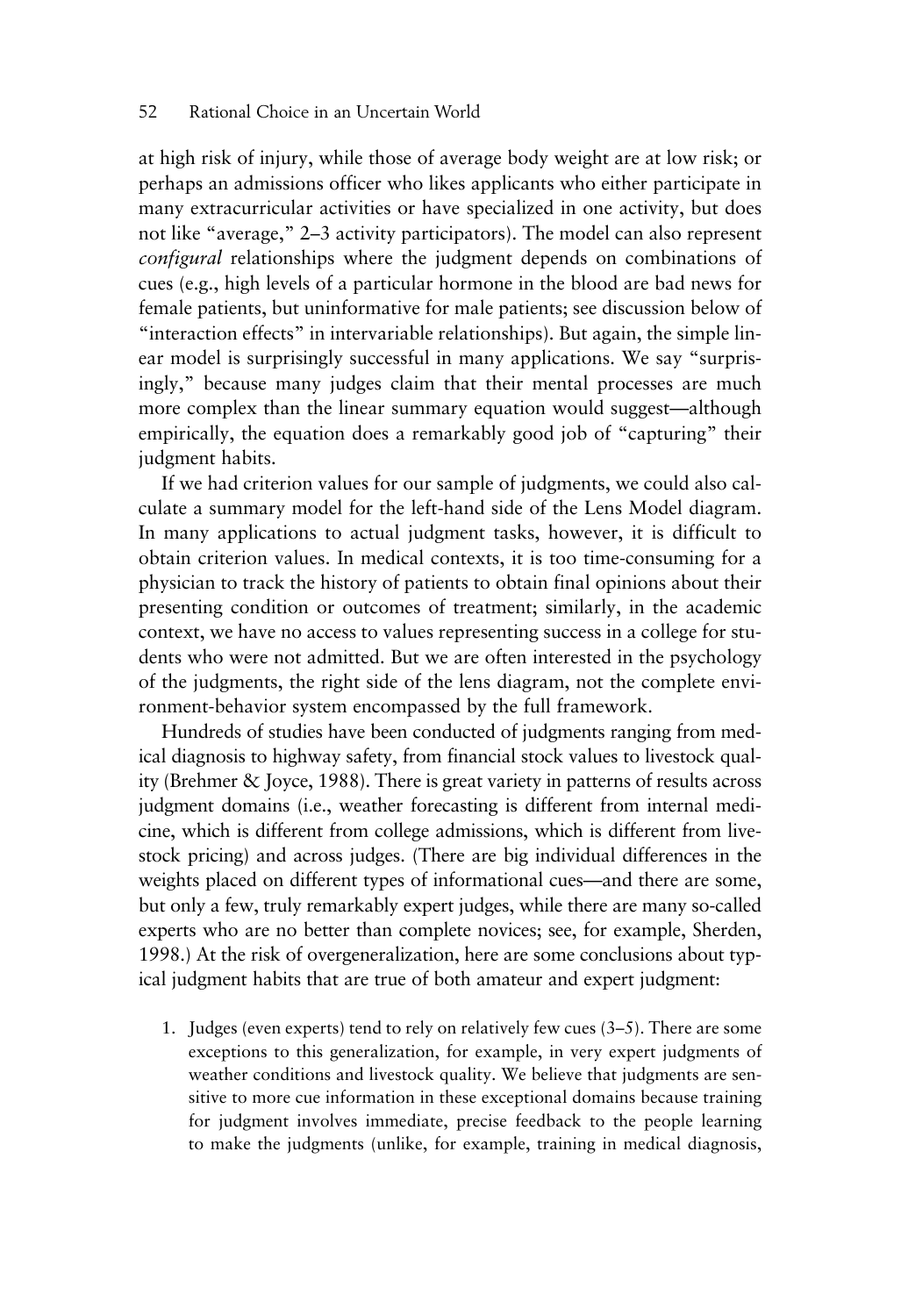admissions decisions, or financial forecasting, where feedback is usually delayed and often never available to the person learning to judge).

- 2. Few judgment policies exhibit nonlinearity; most are additive and linear again, contrary to many judges' own beliefs about their judgment processes.
- 3. Judges lack insight into their policies—they are unable to estimate their own relative "cue utilization weights" accurately—especially when they are expert and highly experienced.
- 4. Many studies (e.g., students' judgments of physical attractiveness, professors' graduate school admissions judgments, radiologists' judgments of tumor malignancy) reveal large individual differences in types of policies (patterns of cue utilization weights) across judges and low interjudge agreement on the judgments themselves. In important domains like medical diagnosis, this conclusion is disturbing, because we would like our medical experts to agree with one another (and with biological theory) when they make diagnoses and prescriptions. At a minimum, interjudge disagreements tell us someone is wrong, and undermine our confidence in all judgments.
- 5. When associated, but non-diagnostic, irrelevant information is presented to judges, they become more confident in the accuracy of their judgments, although true accuracy does not increase.

The picture of the expert, painted in broad brushstrokes by this research, is unflattering. However, the important message is that before we draw any conclusions about a judge's performance (whether it is the automatic acceptance of claims of wisdom and accuracy or the blanket assumption that all judges are inept), we need to take a careful look at that performance—and we should be prepared for surprises. Vaunted experts with extensive credentials and impressive demeanors may be no better than college sophomores at their specialty judgments, but then there are some true experts who are really worth heeding or hiring.

#### **3.3 Capturing Judgment in Statistical Models**

Historically, some of the earliest psychological research on judgment addressed the question of whether trained experts' predictions were better than statistically derived, weighted averages of the relevant predictors. Employing multiple regression analyses within the Lens Model framework in Figure 3.1, we can ask the following question: Which is better, a linear statistical model summarizing the left-hand side of the Lens Model diagram or the human judgment on the right-hand side of the diagram? This question has been studied extensively by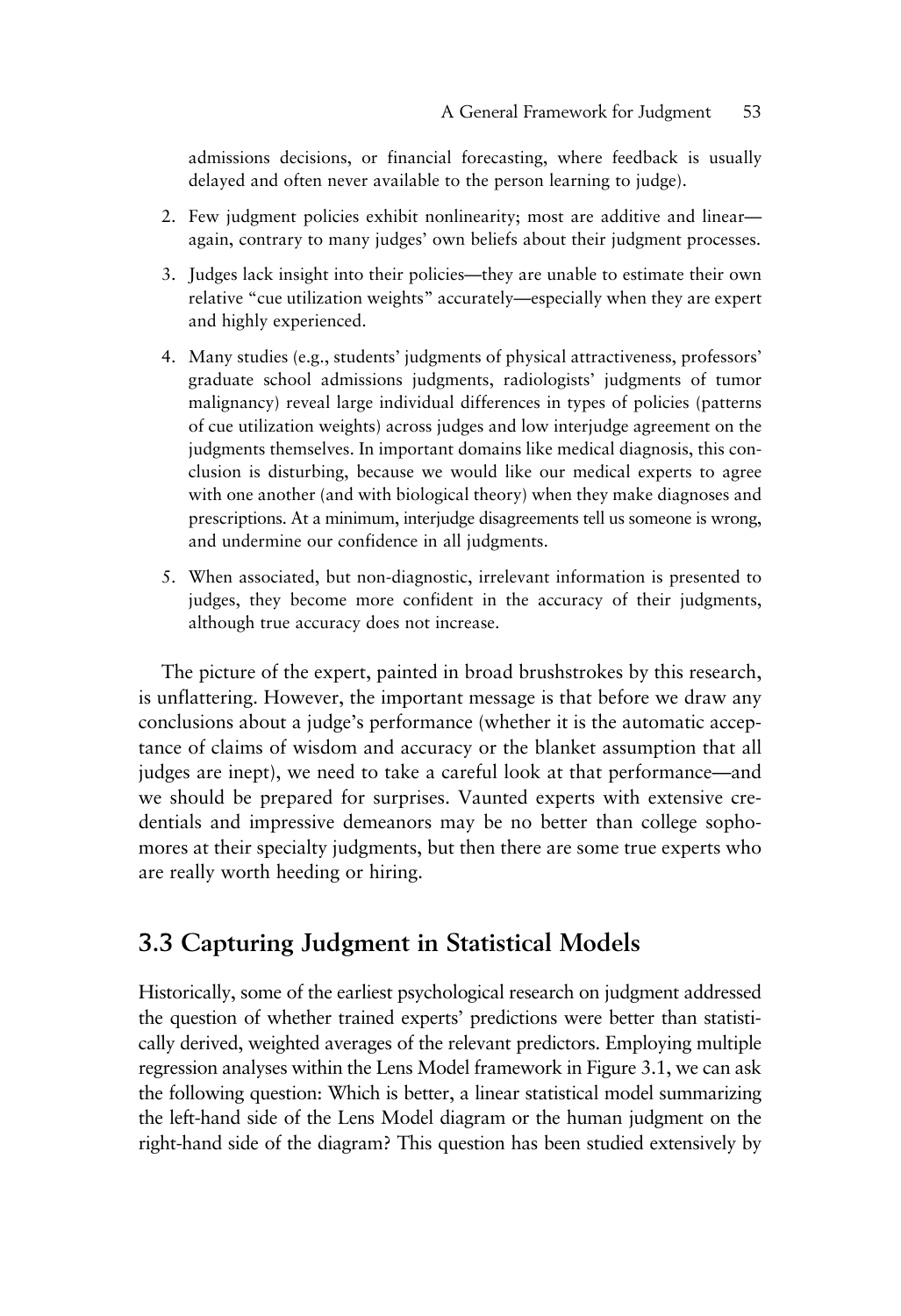psychologists and other behavioral scientists interested in predicting outcomes such as college success, parole violation, psychiatric diagnosis, medical diagnosis, investment values, and business success and failure. In the early studies, the information on which clinical experts based their predictions was the same as that used to construct linear models. Typically, this information consisted of test scores or biographical facts, but some studies included observer ratings of specific attributes as well. All of these variables could easily be represented by (coded as) numbers having positive or negative relationships to the criterion outcome to be predicted. (Higher test scores and grade point averages predict better performance in subsequent academic work; a higher leukocyte count predicts greater severity of Hodgkin's disease; more gray hair and more wrinkles predict more biological years, etc.)

In 1954, Paul Meehl published a highly influential book in which he reviewed approximately 20 such studies comparing the clinical judgments of people (expert psychologists and psychiatrists in his study) with the linear statistical model based only on relationships in the empirical data on the events of interest (the left side of the Lens Model). *In all studies evaluated, the statistical method provided more accurate predictions (or the two methods tied).* Approximately 10 years later (1966), Jack Sawyer reviewed 45 studies comparing clinical and statistical prediction. Again, there was *not a single study* in which clinical global judgment was superior to the statistical prediction (termed "mechanical combination" by Sawyer). Unlike Meehl, Sawyer did not limit his review to studies in which the clinical judge's information was identical to that on which the statistical prediction was based; he even included two studies in which the clinical judge had access to *more* information (an interview with each person being judged) but still did *worse.* (In one of these, the performance of 37,500 sailors in World War II in U.S. Navy basic training was better predicted from past grades or test scores, alone or in combination, than from the ratings of judges who both interviewed the sailors and had access to the test and grade information used in the model.)

The near-total lack of validity of the *unstructured* interview as a predictive technique had been documented and discussed by E. Lowell Kelly in 1954 (see, more recently, Hunter & Hunter, 1984, and Wiesner & Cronshaw, 1988). There is no evidence that such interviews yield important information beyond that of past behavior—except whether the interviewer likes the interviewee, which is important in some contexts. (Some of our students maintain it is necessary to interview people to avoid admitting "nerds" to graduate study, but they cannot explain how they would spot one, or even what they mean by the term.)

A representative study of psychodiagnosis was reported by Lewis Goldberg (1968), a professor of psychology who was influential in the early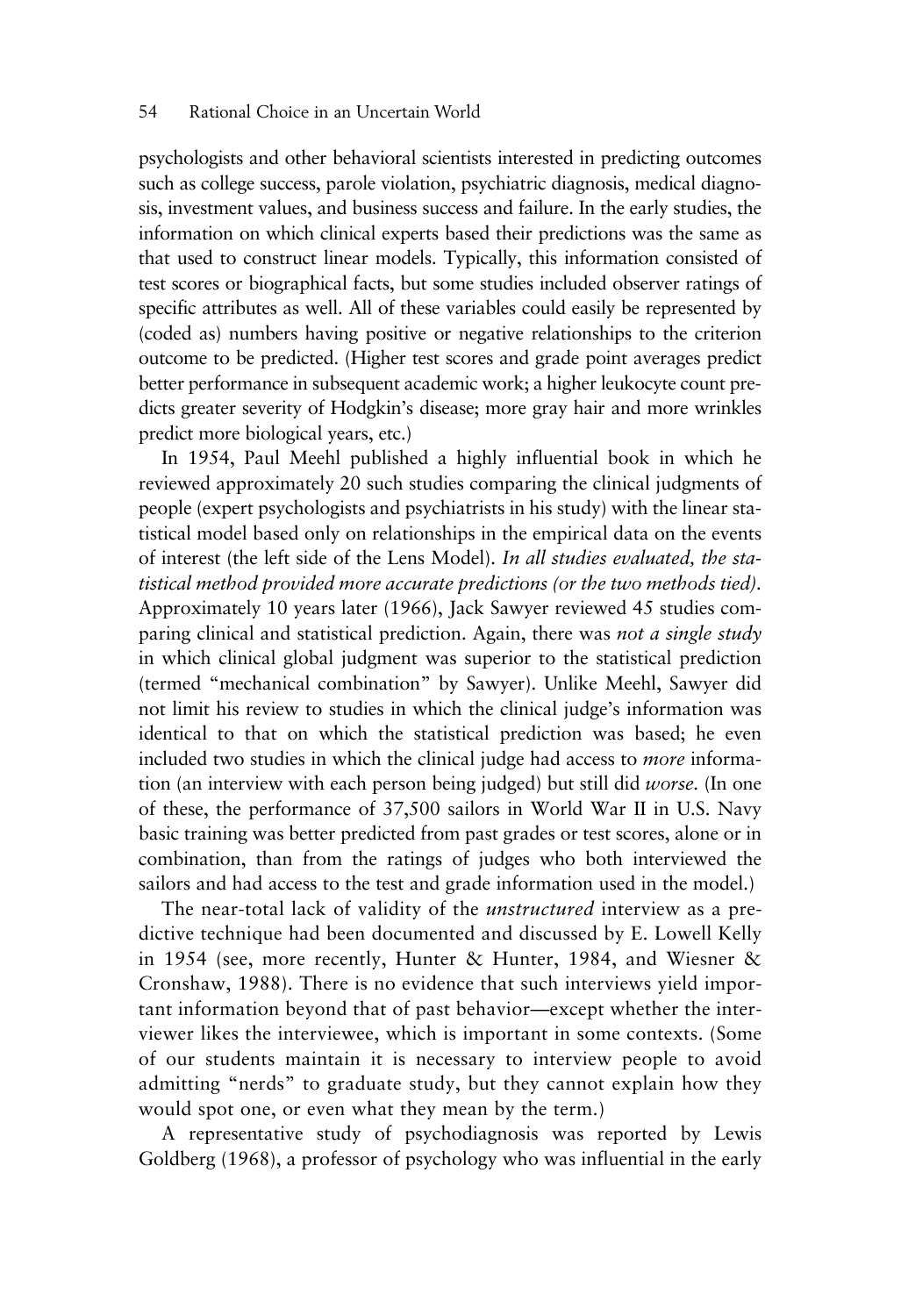history of the use of linear models to analyze judgment. Goldberg asked experienced clinical diagnosticians to distinguish between neurosis and psychosis on the basis of personality test scores (a decision that has important implications for treatment and for insurance coverage in psychotherapeutic practice). He constructed a simple linear decision rule (add the patient's scores on three scales together and subtract the scores on two other scales; if the result exceeds "45," diagnose the patient as psychotic). Starting with a new sample of patient cases and using the patients' discharge diagnoses as the to-be-predicted criterion value, "Goldberg's rule" achieved an accuracy rate of approximately 70%. The human judges, in comparison, performed at rates from slightly above chance (50%) to 67% correct. Not even the best human judge was better than the mechanical adding-andsubtracting rule.

Another study of clinical versus statistical prediction was conducted by Hillel Einhorn (1972). He studied predictions of the longevity of patients with Hodgkin's disease during an era when the disease was invariably fatal (prior to the 1970s). (Einhorn had a personal interest in the subject matter as he had just been diagnosed with the condition, which eventually took his life in 1987.) A world expert on Hodgkin's disease and two assistants rated nine characteristics of biopsies (cues) taken from patients and then made a global rating of the "overall severity" of the disease process for each patient. Upon the patients' deaths, Einhorn correlated the global ratings with their longevity. While a rating of overall severity is not precisely the same as a prediction of time until death, it should predict that. (At least, the world expert thought it would.) Einhorn found that it does not. In fact, the slight trend was in the wrong direction: higher severity ratings were associated with longer survival time. In contrast, a multiple regression analysis, based on the nine biopsy characteristics scaled by the doctors, was statistically reliable and significantly more accurate than the physicians' severity ratings.

Another striking example comes from a study by Robert Libby (1976). He asked 43 bank loan officers (some senior, in banks with assets up to \$4 billion) to predict which 30 of 60 firms would go bankrupt within 3 years of a financial report. The loan officers requested and were provided with various financial ratios (cues)—for example, the ratio of liquid assets to total assets—in order to make their predictions. Their individual judgments were 75% correct, but a regression analysis based on the financial ratios themselves was 82% accurate. In fact, the ratio of assets to liabilities *alone* predicted 80% correctly.

The practical lesson from these studies is that in many judgment situations, we should ask the experts what cues to use, but let a mechanical model combine the information from those cues to make the judgment. The finding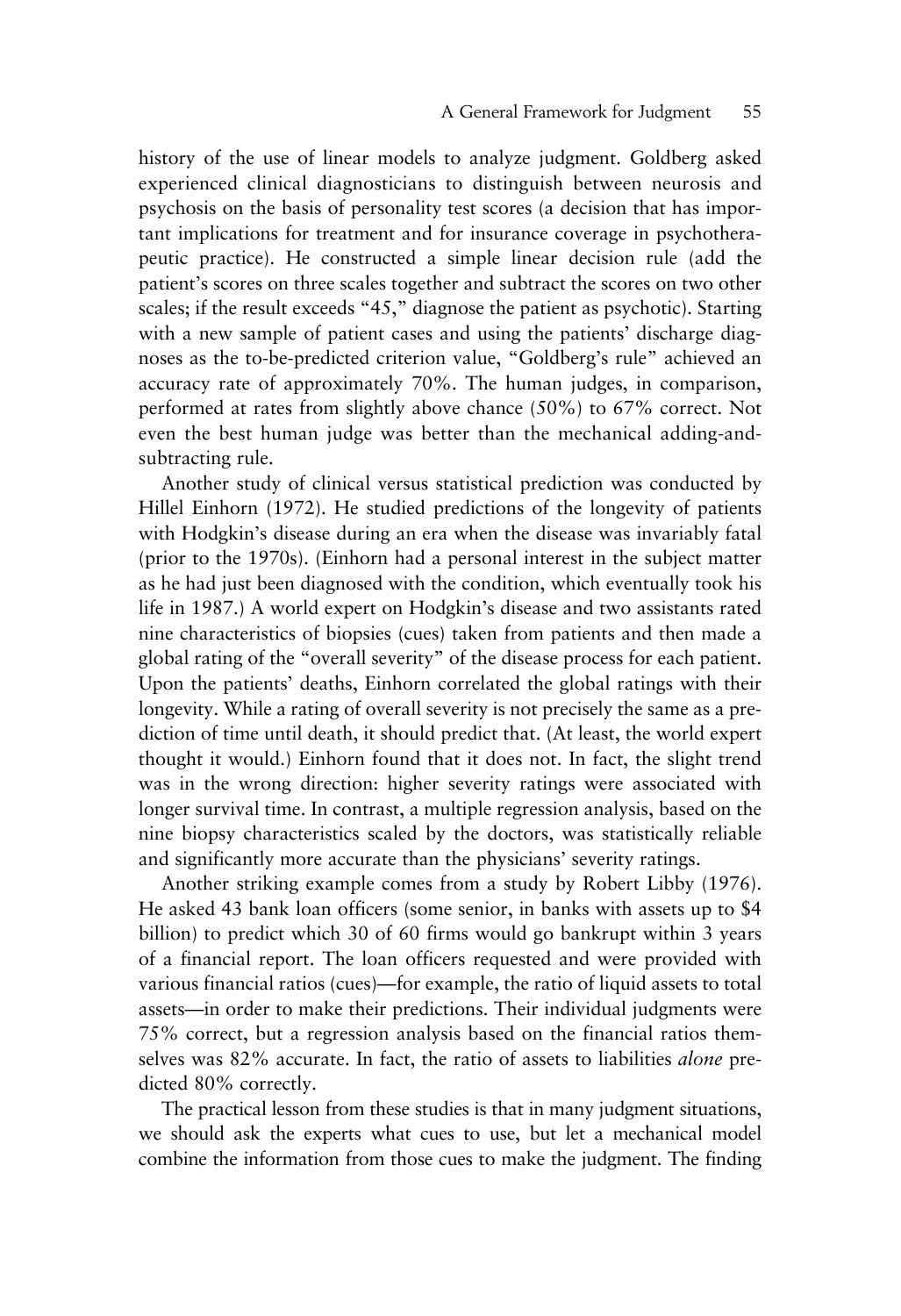that linear combination is superior to global judgment is general; it has been replicated in diverse contexts. Not in psychology, but in some medical and business contexts, global judgment has been found to be superior; in those particular contexts, the people making the global judgments had access to "inside information" not available to the statistical model. A fair comparison would insist that both human experts and the models would have identical information. In at least one context, once this extra information was included in the statistical model, its predictions again became superior (in predicting 24-hour survival on an intensive care unit; see Knaus & Wagner, 1989). Meehl updated his classic review several times, and in 1996, he and a colleague concluded the following: "Empirical comparisons of the accuracy of the two methods (136 studies over a wide range of predictions) show that the mechanical method is almost invariably equal to or superior to the clinical method" (Grove & Meehl, 1996, p. 293).

### **3.4 How Do Statistical Models Beat Human Judgment?**

Why is it that linear models predict better than clinical experts? We can explain this finding by hypothesizing a mathematical principle, a principle of "nature," and a psychological principle.

The mathematical principle is that both monotone relationships of individual variables and monotone ("ordinal") interactions are well approximated by linear models. Such interactions are illustrated in Figure 3.2. Two factors "interact" when their combined impact is greater than the sum of their separate impacts, but they do not interact in the sense that the *direction* in which one variable is related to the outcome is dependent upon the magnitude of the other variable. It is not, for example, true of monotone interactions that high-highs are similar to low-lows, but that high-highs (or low-lows) are much higher (or lower) than would be predicted by a separate analysis of each variable. If high-highs are similar to low-lows, the interaction is termed *crossed,* illustrated in Figure 3.2.

For example, a doctoral student of Dawes (Glass, 1967) subjected alcoholic and nonalcoholic prisoners to a benign or a stressful experience. He then had them spend 20 minutes in a waiting room before being interviewed by a psychologist about their experience. A nonalcoholic punch was available in the waiting room, and the behavior of interest was how much punch the prisoners consumed. The alcoholic and nonalcoholic prisoners drank virtually identical amounts after experiencing the benign situation. After the stressful situation, however, the alcoholic prisoners drank twice as much punch as the nonalcoholics did (see the middle two panels in Figure 3.2). Thus, a true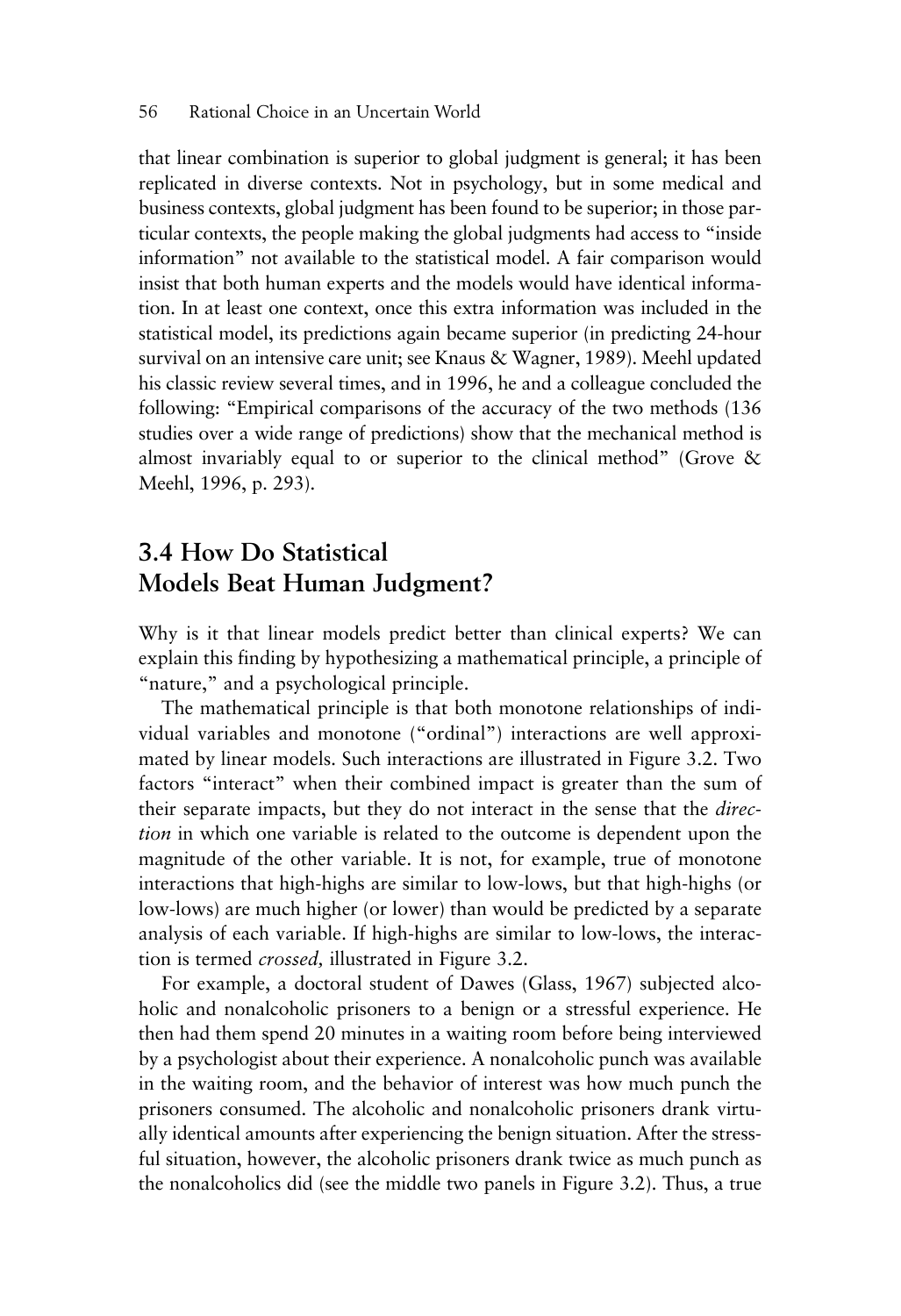

**Figure 3.2** Examples of crossed and non-crossed (monotone) interaction effects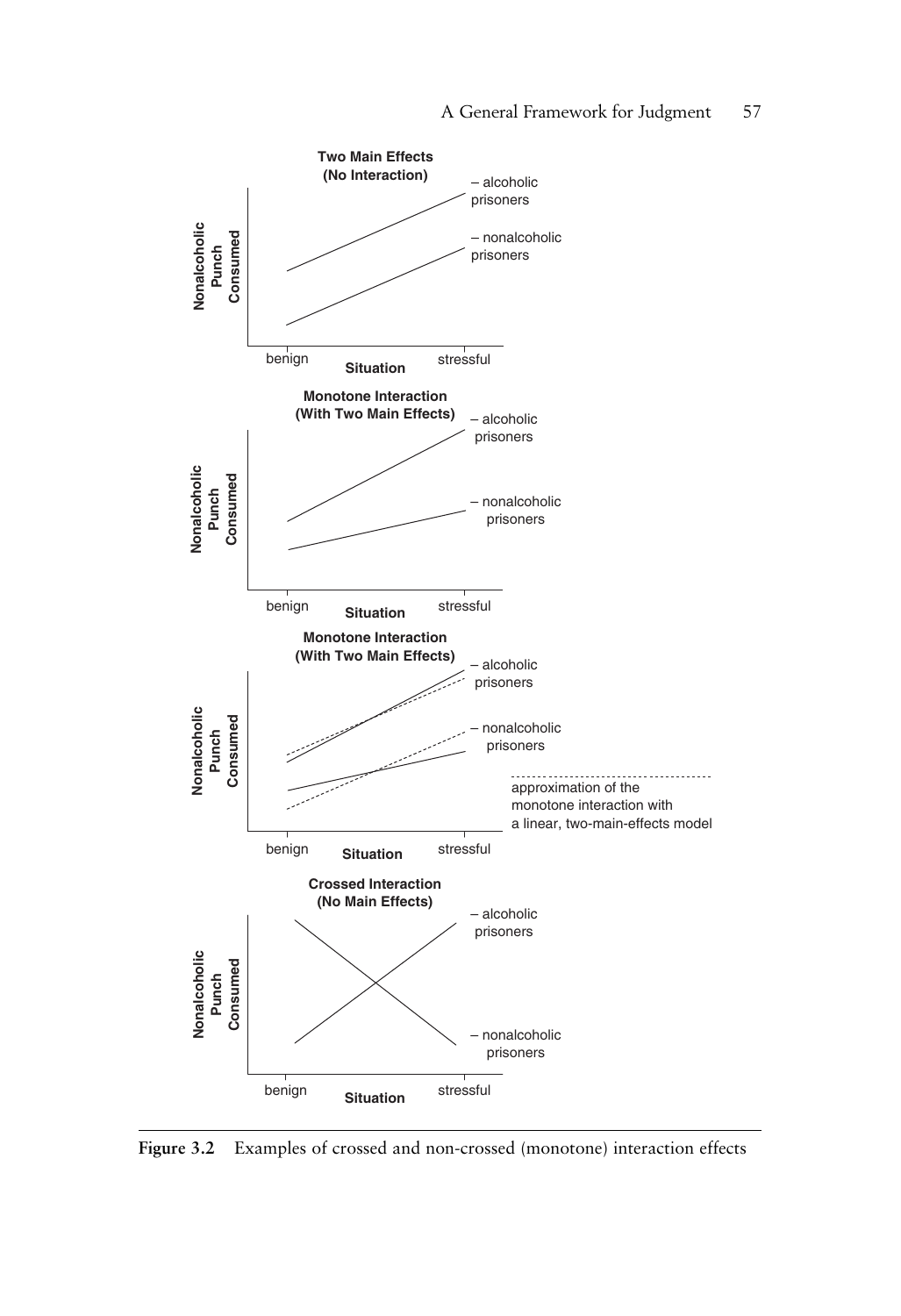"monotone" interaction was found between stress and drinking behavior of diagnosed alcoholics: the amount of punch consumed could not be predicted by considering each factor independently; in the example, a distinctive prediction is made for the doubly potent alcoholism *plus* stress combination. However, the statistical analysis indicated that this interaction could be well approximated by the two independent main effects: One, alcoholics drank more punch, and two, all prisoners drank more punch after being stressed. A situation in which only main effects are present is truly linear.

To clarify our *mathematical principle*, consider the top panel in Figure 3.2; this depicts a pure main effects situation in which the two variables have simple, independent effects: Alcoholics drink more (no matter what), and prisoners in a stressful situation drink more (no matter what). A linear, weight-and-add model would fit these data perfectly. The bottom panel depicts the most complicated situation where we imagine a crossover interaction. In benign situations, alcoholics drink the least punch, but the pattern reverses in the stressful situation where alcoholics drink the most punch. No linear model can capture this pattern of effects, even approximately. However, true crossover patterns of causal relationships are very, very rare. And, as we just noted, the non-crossover relationships (which are much more prevalent) can be well approximated by linear relationships. (See the dotted lines in the lower "monotone interaction" panel of Figure 3.2. Also see any good introduction to statistics and data analysis for an exposition of the nature of interaction effects; e.g., Norman Anderson, 2001, is excellent, and Robert Abelson's insightful book, *Statistics as Principled Argument* [1995], contains an especially wise discussion of interactions and their interpretation in behavioral research.)

The *principle of nature* that partly explains the success of the linear statistical model is that most interactions that exist are, in fact, monotone. It is easy to hypothesize crossed interactions, but extraordinarily difficult to find them in everyday situations, especially in the areas of psychology and social interactions. Because the optimal amount of any variable does not usually depend upon the values of the others, what interactions there are tend to be monotone. Moreover, while a number of crossed interactions have been hypothesized in social interactions (e.g., authoritarian leadership is more effective in some types of situations, while libertarian leadership works better in others), they tend to be supported only by verbal claims and selective post hoc data analysis. In fact, interactions of *any* sort tend to be ephemeral, as was discovered by Goldberg (1972) in his analysis of how the "match" between teaching style and student characteristics predicts student success. Of 38 interactions he thought he had discovered in the first half of an extensive data set, only 24 "cross-validated" *in the*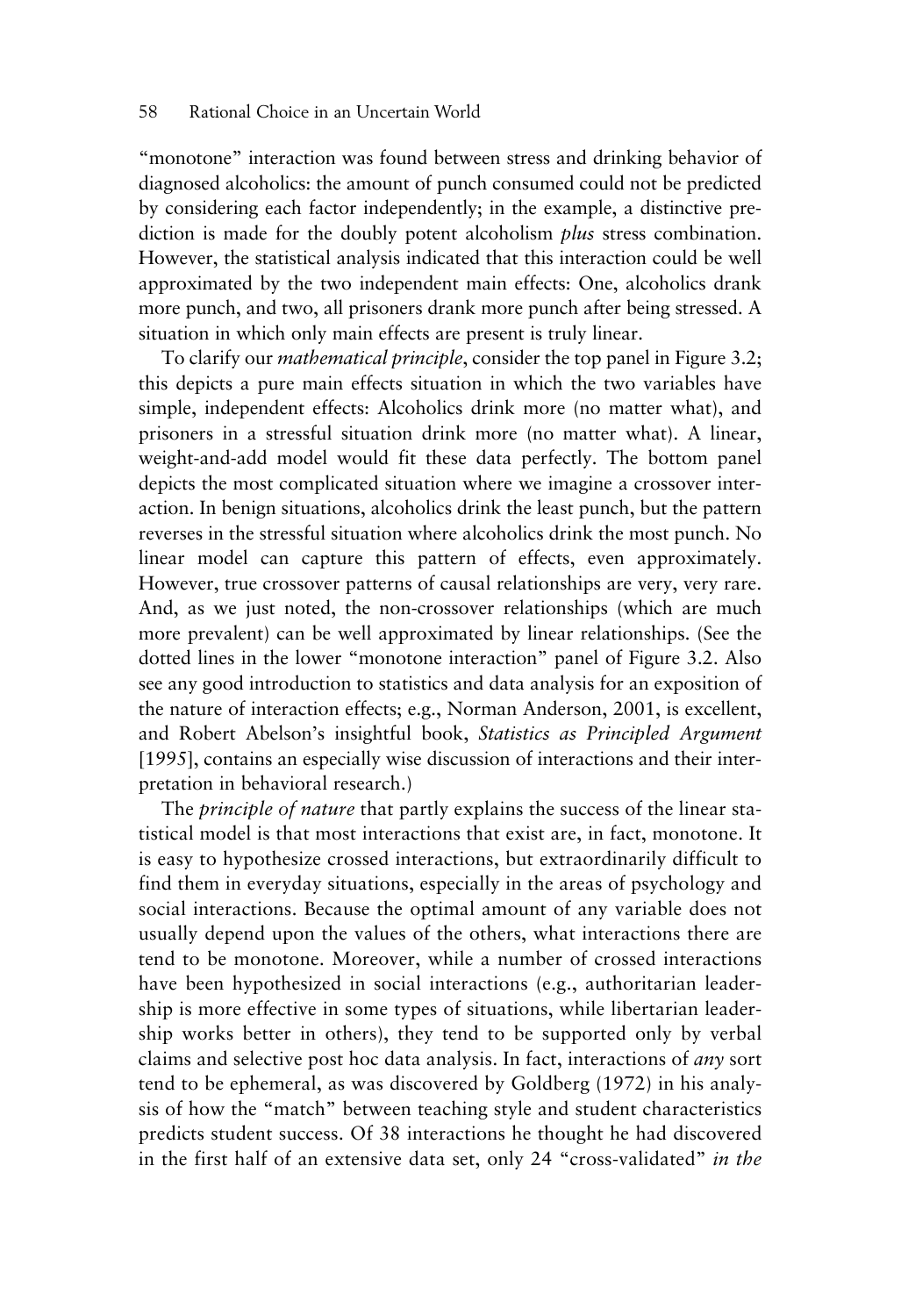*right direction* in the second half (not significantly different from chance expectation of 19 cross-validations).

The *psychological principle* that might explain the predictive success of linear models is that people have a great deal of difficulty in attending to two or more noncomparable aspects of a stimulus or situation at once. ("Separable" and "incommensurate" are other technical labels for this relationship between stimulus dimensions.) Attention shifts from one cue to another and back again. For example, when Roger Shepard (1964) asked subjects to make similarity judgments between circles containing "spokes" at various angles (the stimuli looked like one-handed clock faces), the subjects attended to size of the circles *or* to angles of the spokes, but *not to both.* The experience of people evaluating academic applicants is similar. Often they anchor their judgment on a salient cue, such as a distinctively high or low grade point average or test score, and then adjust in light of less distinctive information in the applicant's folder. Sometimes the format of the information will determine the salient anchor value, as when a bias is introduced by placing one type of information (e.g., test scores) in a prominent location, such as first in a list of applicant information. Other people consistently start by attending to one cue, for example, a favored test score, then to a second priority cue (perhaps grade point average [GPA]), and then to tertiary information that they believe is less important. But notice that although the rough-and-ready, anchor-and-adjust judgment strategy provides for cognitively efficient integration of a considerable amount of information in a manner analogous to a linear statistical model, it is not optimal. In reality, how *could* an admissions committee member rationally integrate test information and GPA information without knowing something about the distribution and predictability of each student within the applicant pool? The need for such comparisons is one reason that a purely statistical integration will be superior to a global judgment. The statistical model will use valid, independent information from as many cues as convey such information, will be "calibrated" to the ranges of values on all the variables available in the situation, and will do so relentlessly and consistently.

Given that monotone interactions can be well approximated by linear models (a statistical fact), it follows that because most interactions that exist in nature are monotone *and* because people have difficulty integrating information from noncomparable dimensions, linear models will outperform clinical judgment. The only way to avoid this broad conclusion is to claim that training makes experts superior to other people at integrating information (as opposed, for example, to knowing what information to look at). But there is no evidence that experts *think differently* from others. (Remember the example of chess grandmasters from Chapter 1: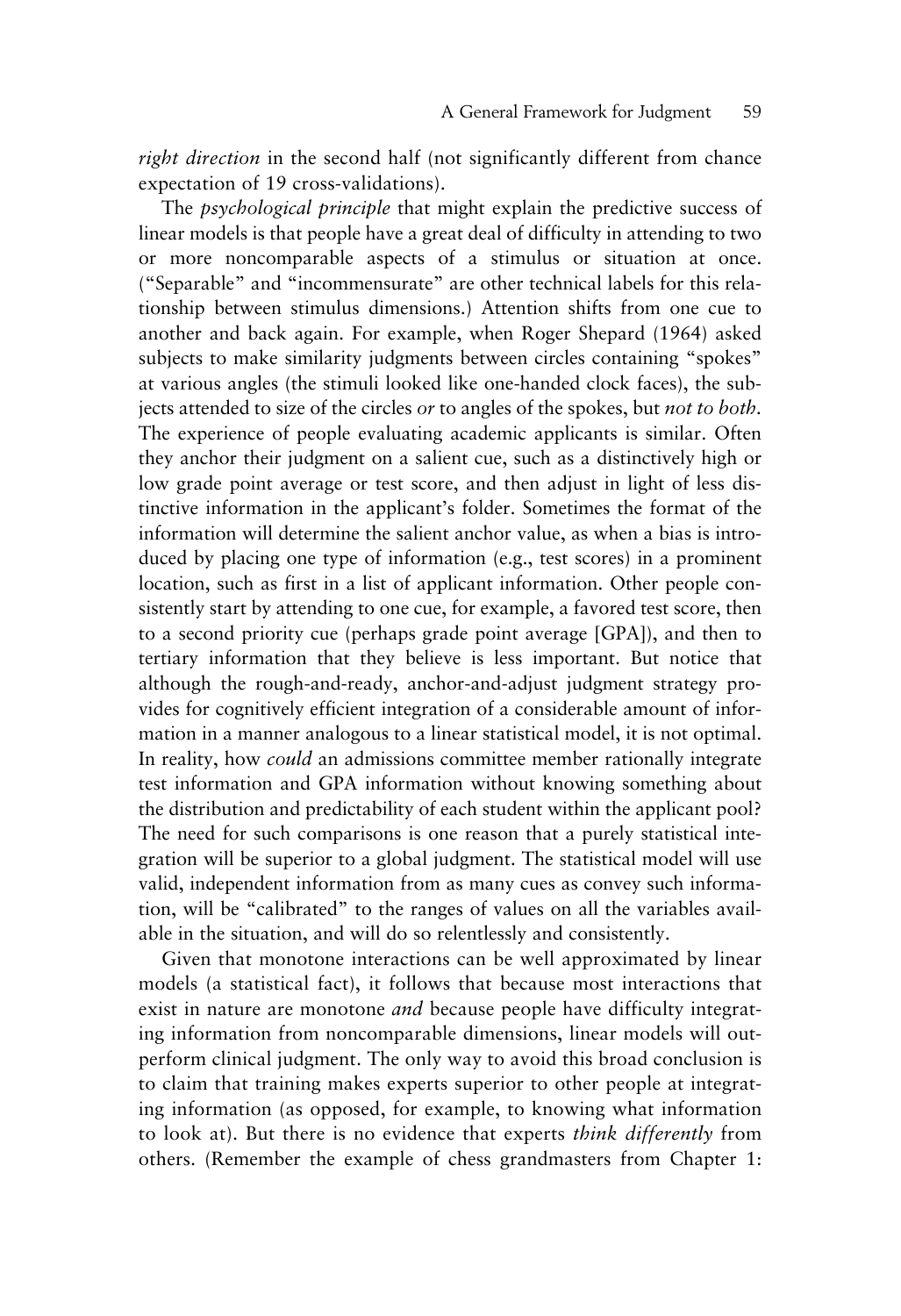Grandmasters did *not* possess special visual or intellectual skills, but they knew much more than novices about "where to look," and they had much more knowledge in long-term memory about specific chess board positions and what to do in each situation.)

A further, more speculative conjecture is that not only is the experienced world fairly linear, but our judgment habits are also adaptively linear. So, the linear models, which are so popular to describe the right-hand, cue utilization side of the Lens Model diagram, convey a correct image of the human mind (see, for example, Anderson, 1996; Brehmer & Joyce, 1988). The mind is in many essential respects a linear weighting and adding device. In fact, much of what we know about the neural networks in the physical brain suggests that a natural computation for such a "machine" is weighting and adding, exactly the fundamental processes that are well described by linear equations. We explore some of the nuances of this very general judgment habit in the next chapter.

## **3.5 Practical Implications of the Surprising Success of the Linear Model**

There is an enormous and almost unequivocal research literature that implies expert judgments are rarely impressively accurate and virtually never better than a mechanical judgment rule. As Meehl (1986) put it, 40 years after his "disturbing little book" was published, "There is no controversy in social science which shows such a large body of qualitatively diverse studies coming out so uniformly in the same direction as this one" (p. 373). The implication for practice seems clear: Whenever possible, human judges should be replaced by simple linear models. We put in the "whenever possible" qualification only because we also believe that some empirical tests should be done before any important decision is made in a new way. We do not advocate simply replacing all human judges without considering the specific circumstances of each judgment situation. There will always be special cases and changes in the nature of the task environment (perhaps a new diagnostic method is invented) that require oversight and adjustment. We do believe, however, that a substantial amount of time and other resources is squandered on expert judgments that could be made more equitably, more efficiently, and more accurately by the statistical models we humans construct than by we humans alone.

We advocate the broader use of actuarial, mechanical prediction methods. Research by one of the authors (Dawes, 1979) shows that it is not even necessary to use statistically optimal weights in linear models for them to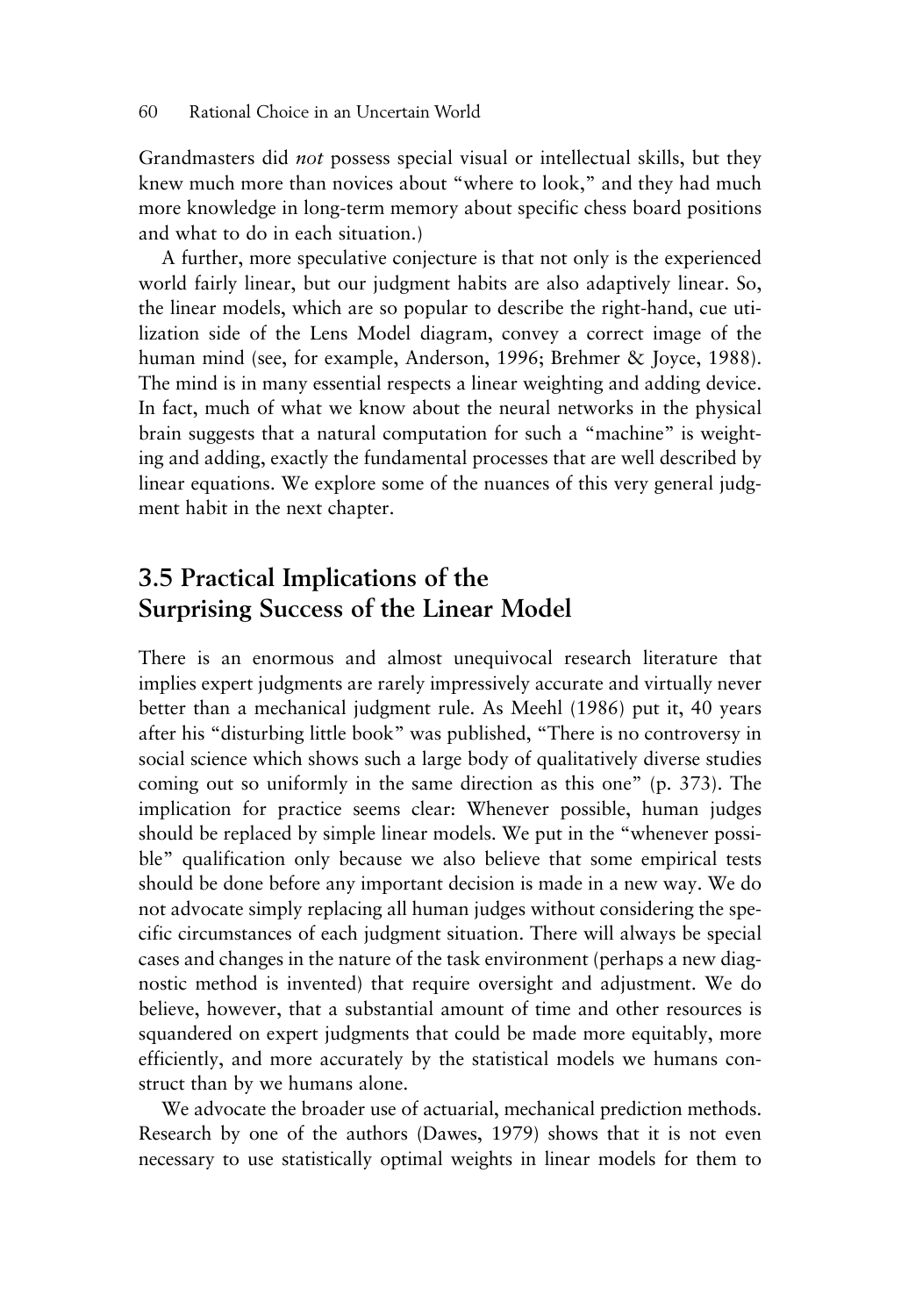outperform experts. For years, the nagging thought kept recurring: Maybe *any* linear model outperforms the experts. The possibility seemed absurd, but when a research assistant had some free time, Dawes asked him to go to several data sources and to construct linear models with weights "determined randomly except for sign." (It seemed reasonable that in any prediction context of interest, the direction in which each cue predicted the criterion would be known in advance.) After the first 100 such models outperformed human judges, Dawes constructed 20,000 such "random linear models"—10,000 by choosing coefficients at random from a normal distribution, and 10,000 by choosing coefficients at random from a rectangular distribution. Dawes used three data sets: (1) final diagnoses of neurosis versus psychosis of roughly 860 psychiatric inpatients, predicted from scores on the Minnesota Multiphasic Personality Inventory (the same set used by Goldberg in constructing his "add three, subtract two" rule); (2) first-year graduate school grade point averages of psychology students at the University of Illinois, predicted from 10 variables assessing academic aptitude prior to admission and personality characteristics assessed shortly thereafter; and (3) faculty ratings of performance of graduate students who had been at the University of Oregon for 2 to 5 years, predicted from undergraduate grade point averages, Graduate Record Examination (GRE) scores, and a measure of the selectivity of their undergraduate institutions. All three predictions had been made both by linear models and by human experts ranging from graduate students to eminent clinical psychologists. On the average, the random linear models accounted for 150% more variance between criteria and predictions than did the intuitive clinical evaluations of the trained judges. For mathematical reasons, *unit weighting* (that is, each variable is standardized and weighted +1 or −1 depending on direction) provided even better accountability, averaging 261% more variance. Unit or random linear models are termed *improper* because their coefficients (weights) are not based on statistical techniques that optimize prediction. The research indicates that such improper models are almost as good as proper ones. When it comes to the coefficients in a linear model, the signs on the coefficients are much more important than the specific numerical weights.

We would also point out that human judges relying on intuition are not very competent about adjusting for differences in the metrics of the scales that convey numerical information. If one type of information (e.g., test scores) is conveyed by numbers that range from 200 to 800 and another type (e.g., grades) is conveyed by numbers that range from 1 to 4, the human brain will be fooled into greater judgment adjustments based on the "larger quantities" on the first scale. The implication is that, when intuitive judgments are made, it's good practice to standardize the cue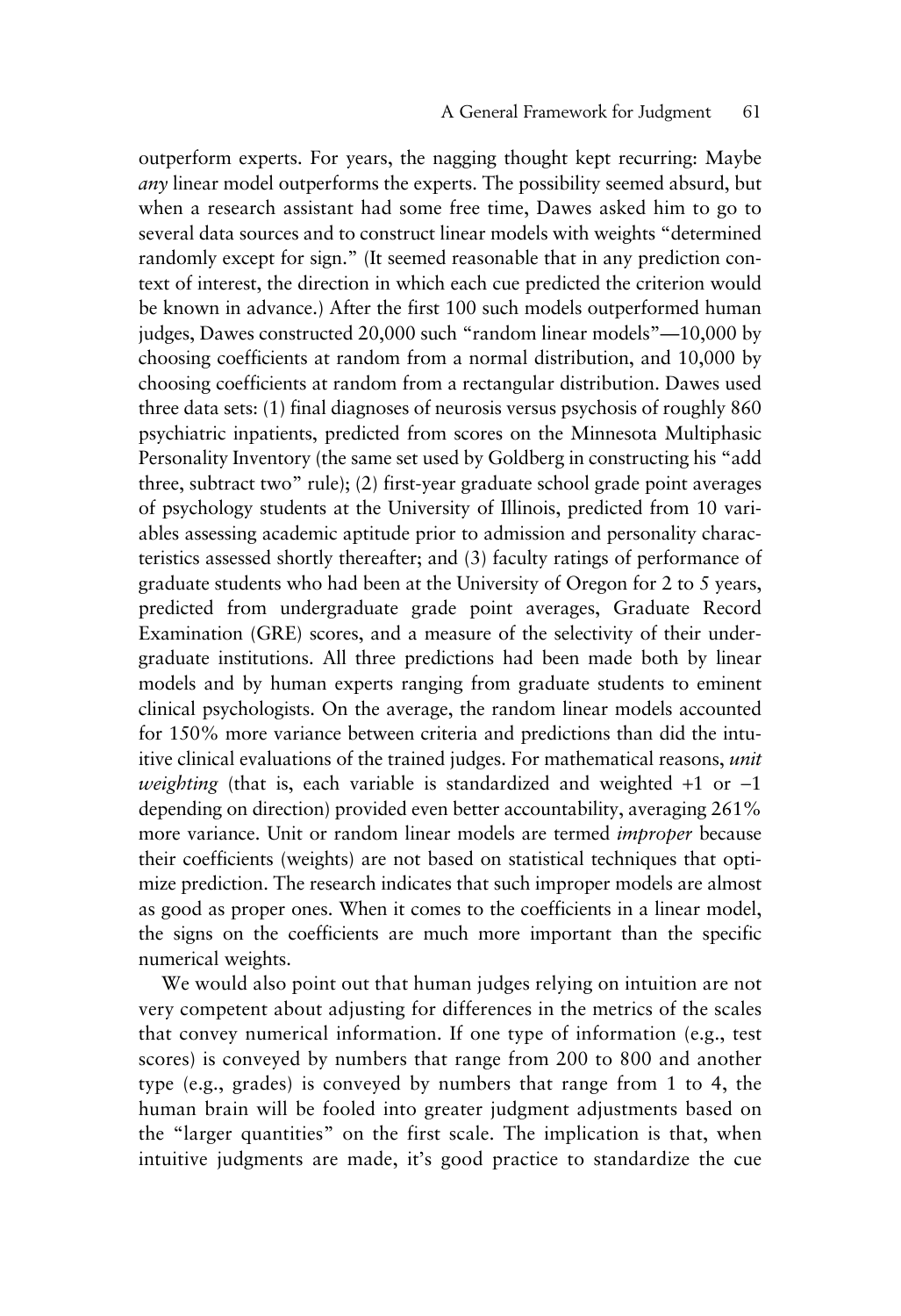information scales. Another effective, though also "improper," approach is to fit a linear model to a large sample of a human judge's own judgments and then to use that model-of-the-judge instead of the original judge. This method is called *bootstrapping* (not to be confused with the "statistical bootstrap" introduced by Efron, 1988), and it almost invariably outperforms human experts, including the person who was used as the source of judgments for the original model. Again, there are several interpretations of the success of bootstrap models, including their reliability, imperturbability (the equations are not susceptible to bad moods or fatigue), and the fact that the abstracted judgment policy may better represent the human judge's true understanding of the process than either subjective reports or case-by-case explanations. But most of the success can probably be attributed to the remarkable robustness and power of (even improper) linear models that derive from their mathematical properties and their match to the underlying structure of the events in the to-be-judged environment.

#### **3.6 Objections and Rebuttals**

The conclusion that random or unit or "bootstrapped" weights outperform global judgments of trained experts is not a popular one with experts, or with people relying on them. All of these findings have had almost no effect on the *practice* of expert judgment. Meehl was elected president of the American Psychological Association at a young age, but the practical implications of his work were ignored by his fellow psychologists. States license psychologists, physicians, and psychiatrists to make (lucrative) global judgments of the form "It is my opinion that  $\dots$ ," in other words, to make judgments inferior to those that could be made by a layperson with a programmable calculator. People have transferred their confidence in their own global judgments to the global judgments of "experts," a confidence that is strong enough to dismiss an impressive body of research findings and to dominate predictions in our legal and medical systems.

There are many reasons for the resistance to actuarial, statistical judgment models. First of all, they are an affront to the narcissism (and a threat to the income) of many experts. One common defense of expert judgment is to challenge the expertise of the experts making the global predictions in the particular studies. "Minnesota clinicians!" snorted a professor of psychology at the University of Michigan. Little did he know that most of the Minnesota clinicians in the study had obtained their PhDs at Michigan. "Had you used Dr. X," the dean of a prestigious medical school informed one of us, "his judgments would have correlated with longevity." In fact, "Dr. X" was the subject of Einhorn's study of Hodgkin's disease predictions.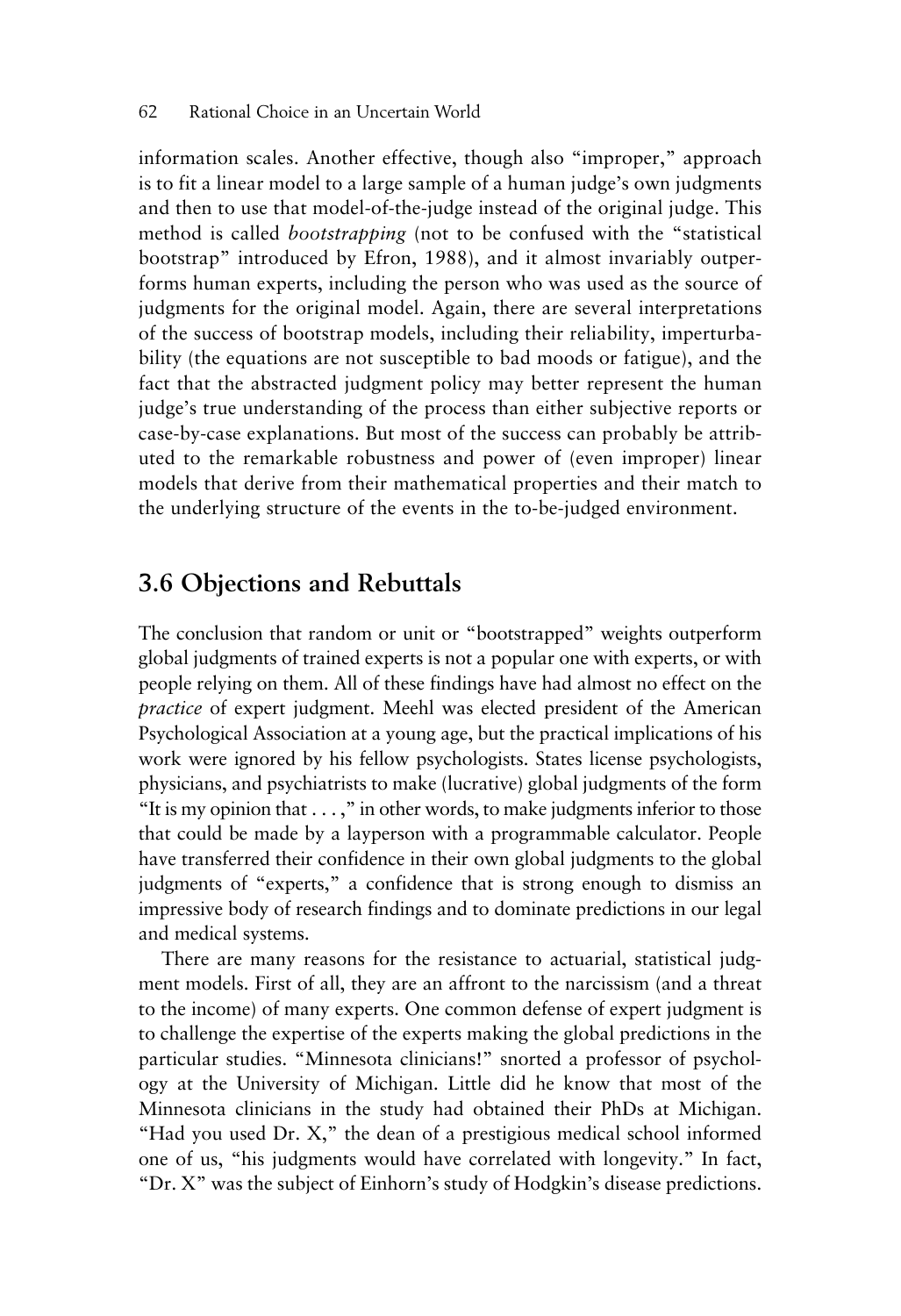Another objection is to maintain that the outcomes better predicted by linear models are all short-term and trivial (like dying, ending up in jail, or flunking out of school?). The claim is made that "truly important long-term outcomes" can be predicted better by global judgments. But as Jay Russo (personal communication) points out, this objection implies that the longterm future can be predicted better than the short-term future. Such prediction is possible for variables like death (as we'll all be dead 100 years from now) and rabies (after the incubation period), but those variables, which are very rare, are *not* of the type predicted in these studies. Moreover, as we come to understand processes (e.g., the existence of the rabies or the AIDS virus in the blood), "incubation period" becomes nothing more than a figure of speech, and longevity is more readily predicted than death.

A final objection is the one that says, "10,000 Frenchmen can't be wrong." Experts have been revered—and well paid—for years for their "It is my opinion that . . ." judgments. As James March has stated, however, such reverence may serve a *purely social function.* People and organizations have to make decisions, often between alternatives that are almost equally good or bad. What better way to justify such decisions than to consult an expert, and the more money he or she charges, the better. "We paid for the best possible medical advice," can be a palliative for a fatal operation (or a losing legal defense), just as throwing the *I Ching* can relieve someone from regretting a bad marriage or a bad career choice. An expert who constructs a linear model is not as impressive as one who gives advice in a "burst" of intuition derived from "years of experience." (One highly paid business expert we know constructs linear models in secret.) So we value the global judgment of experts independently of its validity.

But there is also a situational reason for doubting the inferiority of global, intuitive judgment. It has to do with the biased availability of feedback. When we construct a linear model in a prediction situation, we know exactly how poorly it predicts. In contrast, our feedback about our own intuitive judgments is flawed. Not only do we selectively remember our successes, we often have *no knowledge* of our failures—and any knowledge we do have may serve to "explain" them (away). Who knows what happens to rejected graduate school applicants? Professors have access only to accepted ones, and if the professors are doing a good job, the accepted ones will likewise do well—reinforcing the impression of the professors' good judgment. What happens to people misdiagnosed as "psychotic"? If they are lucky, they will disappear from the sight of the authorities diagnosing them; if not, they are likely to be placed in an environment where they may soon *become* psychotic. Finally, therapy patients who commit suicide were too sick to begin with—as is easily supported by an ex post perusal of their files.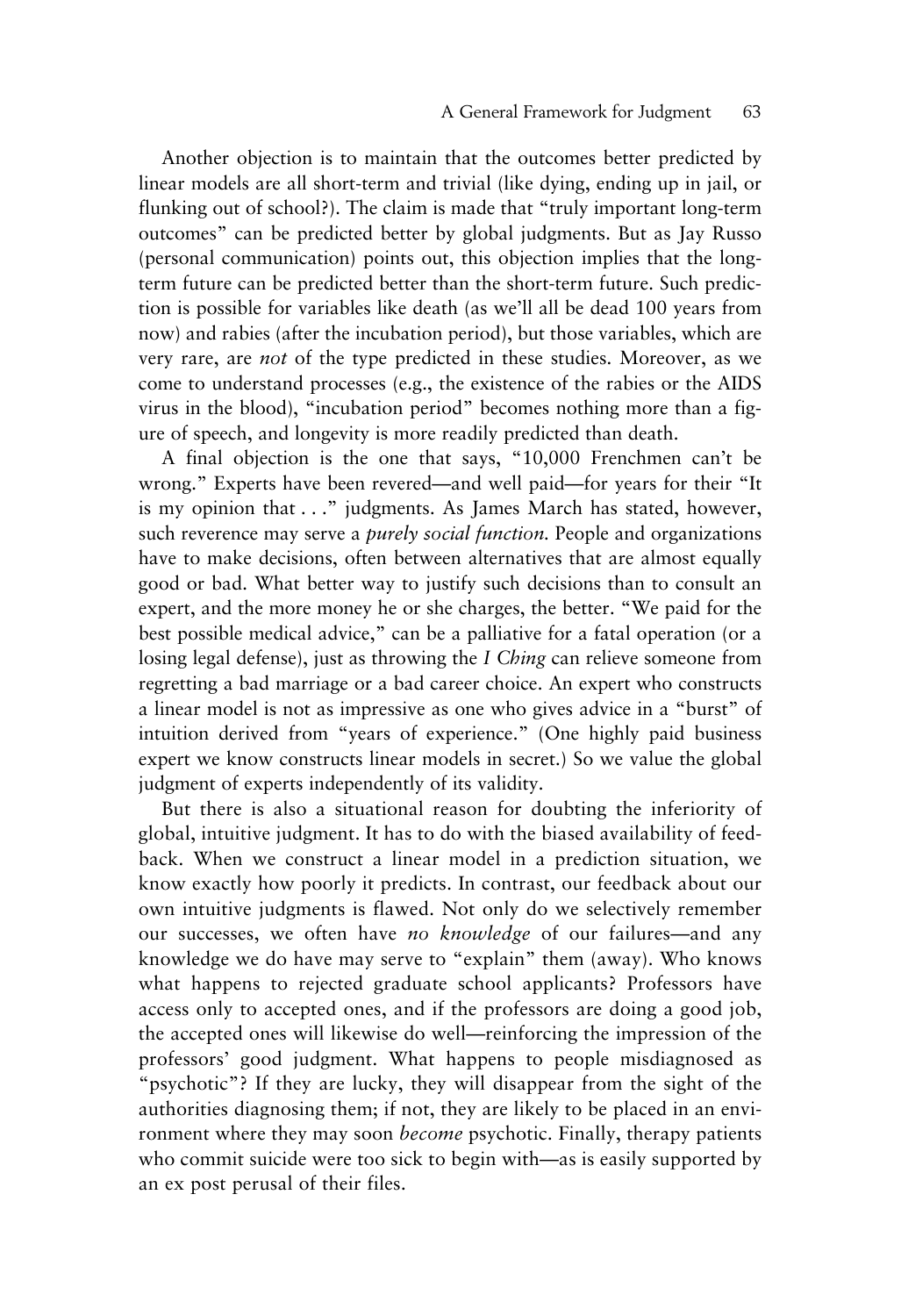#### 64——Rational Choice in an Uncertain World

The feedback problem is illustrated by the opening example presented in Malcolm Gladwell's best seller *Blink: The Power of Thinking Without Thinking* (2005). Gladwell relates the story of the Getty Museum's acquisition of a classic marble statue of a young male nude from 4th-century BCE Greece, known as a *kouros.* The provenance of the statue was uncertain, so the museum hired an expert to perform scientific tests to determine if the composition of the stone and its surface was consistent with similar authentic kouroi. The expert was satisfied, and the museum went ahead with the purchase. However, when it was placed on display, several art historians had negative gut reactions when they first glimpsed the statue. Angelos Delivorrias, director of a renowned museum in Athens, said he felt a wave of "intuitive revulsion." Thomas Hoving (1996), perhaps the most famous museum director in the world, immediately felt the statue looked too "fresh," and commented, "I had dug in Sicily, where we found bits and pieces of these things. They just don't come out looking like that" (p. 315). (But note that the conclusion that the statue was a carefully constructed forgery is still controversial; Goulandris Foundation & J. Paul Getty Museum, 1993.)

What can we conclude from this apparent triumph of intuitive judgment over systematic analysis? First, it is likely that this was truly a case where chemistry was not the best way to detect fakery. If it is a fake, the forgers did their homework when selecting marble materials and "aging" the statue's surfaces. But without a prospective study (like the ones conducted to assess the linear models), we don't know how often the experts whose intuitions were right in this one instance would be right on a representative sample of fakes. How often had they been fooled in the past? We don't even know how many other experts' intuitions were wrong for this particular statue. If 36 people have an intuitive feeling that the next roll of the dice will be snake eyes and are willing to bet even odds on that hunch, on the average 1 will win. That person is the one most likely to come to our attention; for one thing, the other 35 probably won't talk about it much.

Another instructive example is provided by a "Dear Abby" letter published in 1975:

DEAR ABBY: While standing in a checkout line in a high-grade grocery store, I saw a woman directly in front of me frantically rummaging around in her purse, looking embarrassed. It seems her groceries had already been checked, and she was a dollar short. I felt sorry for her, so I handed her a dollar. She was very grateful, and insisted on writing my name and address on a loose piece of paper. She stuck it in her purse and said, "I promise I'll mail you a dollar tomorrow." Well, that was three weeks ago, and I still haven't heard from her! Abby, I think I'm a fairly good judge of character,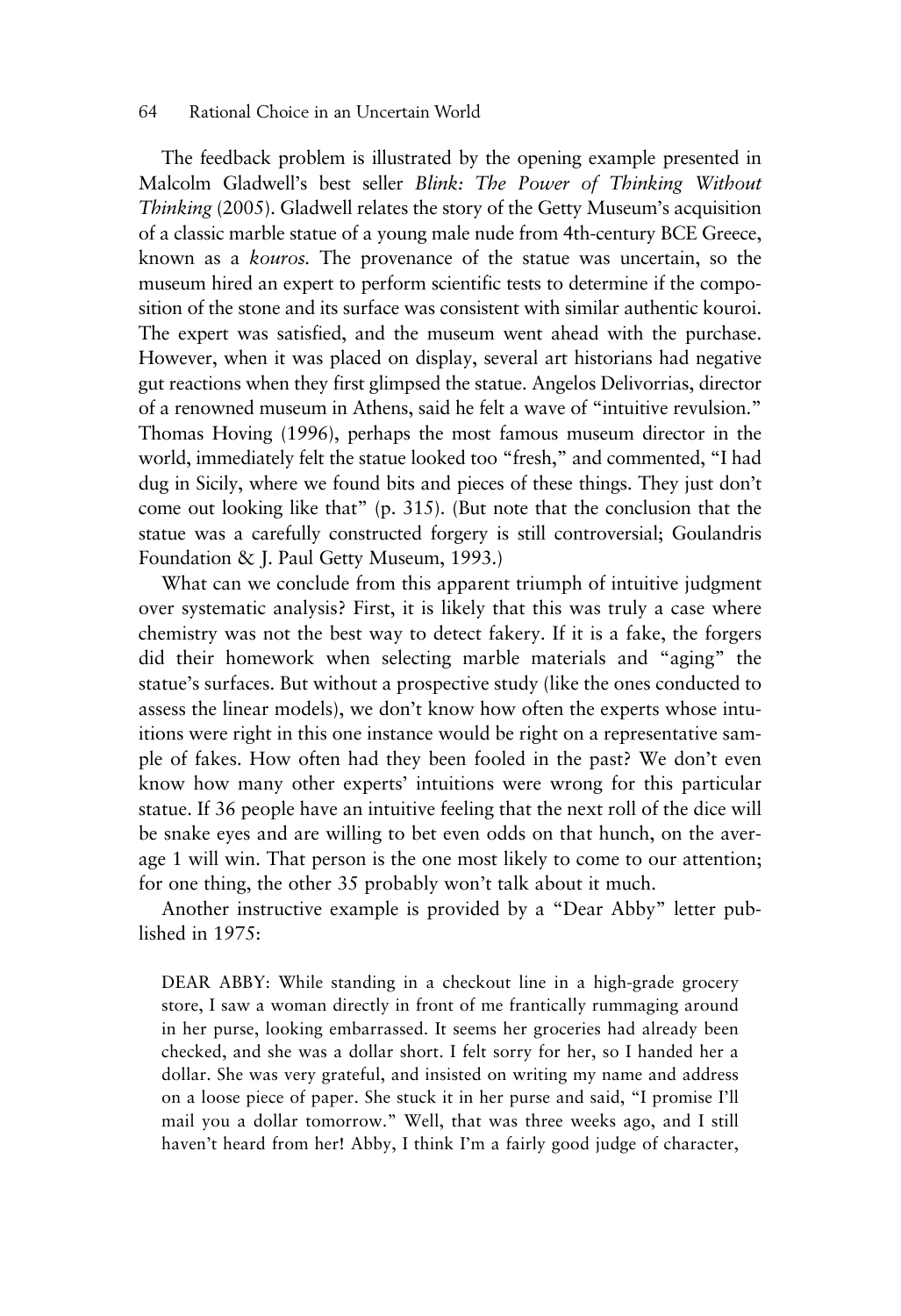and I just didn't peg her as the kind that would beat me out of a dollar. The small amount of money isn't important, but what it did to my faith in people is. I'd like your opinion.

—SHY ONE BUCK

Note that Shy One Buck did not lose faith in her ability to predict future behavior on the basis of almost no information whatsoever; she lost her faith in people. Shy One Buck still believes she is a "good judge of character." It is just that other people are no damn good.

Hillel Einhorn and Robin Hogarth (1978) examined availability of postjudgment information and demonstrated how feedback *systematically* operates to make intuitive judgment appear valid. Consider the example of a waiter who decides he can judge whether people tip well from the way they dress. A judgment that some people are poor tippers leads to inferior service, which in turn leads to poor tips—thereby "validating" the waiter's judgment. (Not all prophecies are self-fulfilling—there must be a mechanism, and intuitive judgment often provides one. Intuition is also a possible mechanism for some *self-negating* prophecies, such as the feeling that one is invulnerable no matter how many risks one takes while driving.)

In contrast, the systematic predictions of linear models yield data on just how poorly they predict. For example, in Einhorn's (1972) study, only 18% of the variance in longevity of Hodgkin's disease patients is predicted by the best linear model (see Section 3.3 of this chapter), but that is in comparison to 0% for the world's foremost authority. Such results bring us abruptly to an unsettling conclusion: A lot of outcomes about which we care deeply are not very predictable. For example, it is not comforting to members of a graduate school admissions committee to know that only 23% of the variance in later faculty ratings of a student can be predicted by a unit weighting of the student's undergraduate GPA, his or her GRE score, and a measure of the student's undergraduate institution selectivity—but that is in comparison to 4% based on those committee members' global ratings of the applicant. We *want* to predict outcomes that are important to us. It is only rational to conclude that if one method (a linear model) does not predict well, something else may do better. What is not rational—in fact, it's irrational—is to conclude that this "something else" necessarily exists and, in the absence of any positive supporting evidence, that it's intuitive global judgment.

One important lesson of the many studies of human judgment is that outcomes are not all that predictable; there is a great deal of "irreducible uncertainty" in the external world, on the left-hand side of the Lens Model diagram (Figure 3.1). Academic success, for example, is influenced by whom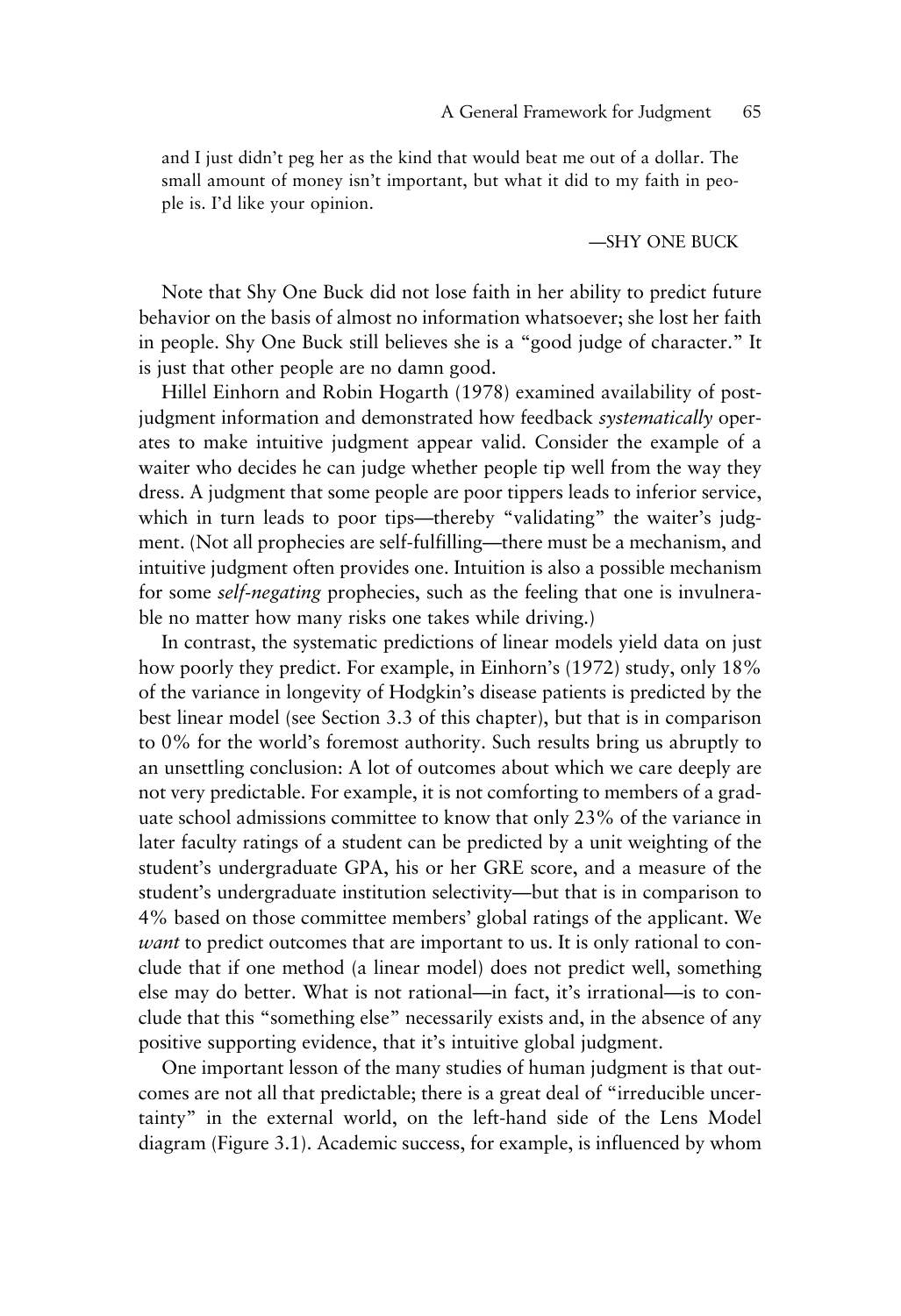one shares an office with as a graduate student, by which professors happen to have positions available for research assistants, by the relative strengths of those with whom one competes for a first job (as judged by the professors who happen to be appointed to the "search committee"), and so on (Bandura, 1982). Moreover, there are clearly self-amplifying features to an academic career. A "little bit of luck" may lead a new PhD to obtain a position in an outstanding university (or an MD in an outstanding hospital or a JD in an outstanding law firm), and the consequent quality of colleagues may then significantly reinforce whatever talents the individual brings to the job. (Conversely, a little bit of bad luck may saddle the new PhD with a ninecourse teaching load, inadequate institutional resources for scholarly productivity, and "burnt out" colleagues. Not many people move from a patent office to a full professorship after publishing a three-page paper, as Albert Einstein did.)

People find linear models of judgment particularly distasteful in assessing other people. Is it important, for example, to interview students applying for graduate school? In a word, "No." What can an interviewer learn in a halfhour that is not present in the applicant's lengthy past record? As Len Rorer (personal communication to Dawes) points out, belief that one's own interviewing skills provide access to such information is grandiose overconfidence. Moreover, even if the interviewer thinks he or she has picked up some highly positive or negative quality in the interview, is it really fair to judge applicants *on the impression they make in a single interview conducted by one interviewer,* as opposed to a record of actual accomplishment (or failure) over a 4-year college career? A GPA is a "mere number," but it represents the combined opinions of some 50 or so professors over several years; some professors may be biased for or against particular students, but surely a combined impression based on actual work over time is fairer than one based on a brief interaction with a single person (who has biases and unreliabilities, too). Furthermore, GPAs predict better than interviews: Is it fair to judge someone on the basis of an impression that does not work?

A colleague in medical decision making tells of an investigation he was asked to make by the dean of a large and prestigious medical school to try to determine why it was unsuccessful in recruiting female students. The decision-making researcher studied the problem statistically "from the outside" and identified a major source of the problem: One of the older professors had cut back on his practice to devote time to interviewing applicants to the school. He assessed such characteristics as "emotional maturity," "seriousness of interest in medicine," and "neuroticism." Whenever he interviewed an unmarried female applicant, he tended to conclude that she was "immature." When he interviewed a married one, he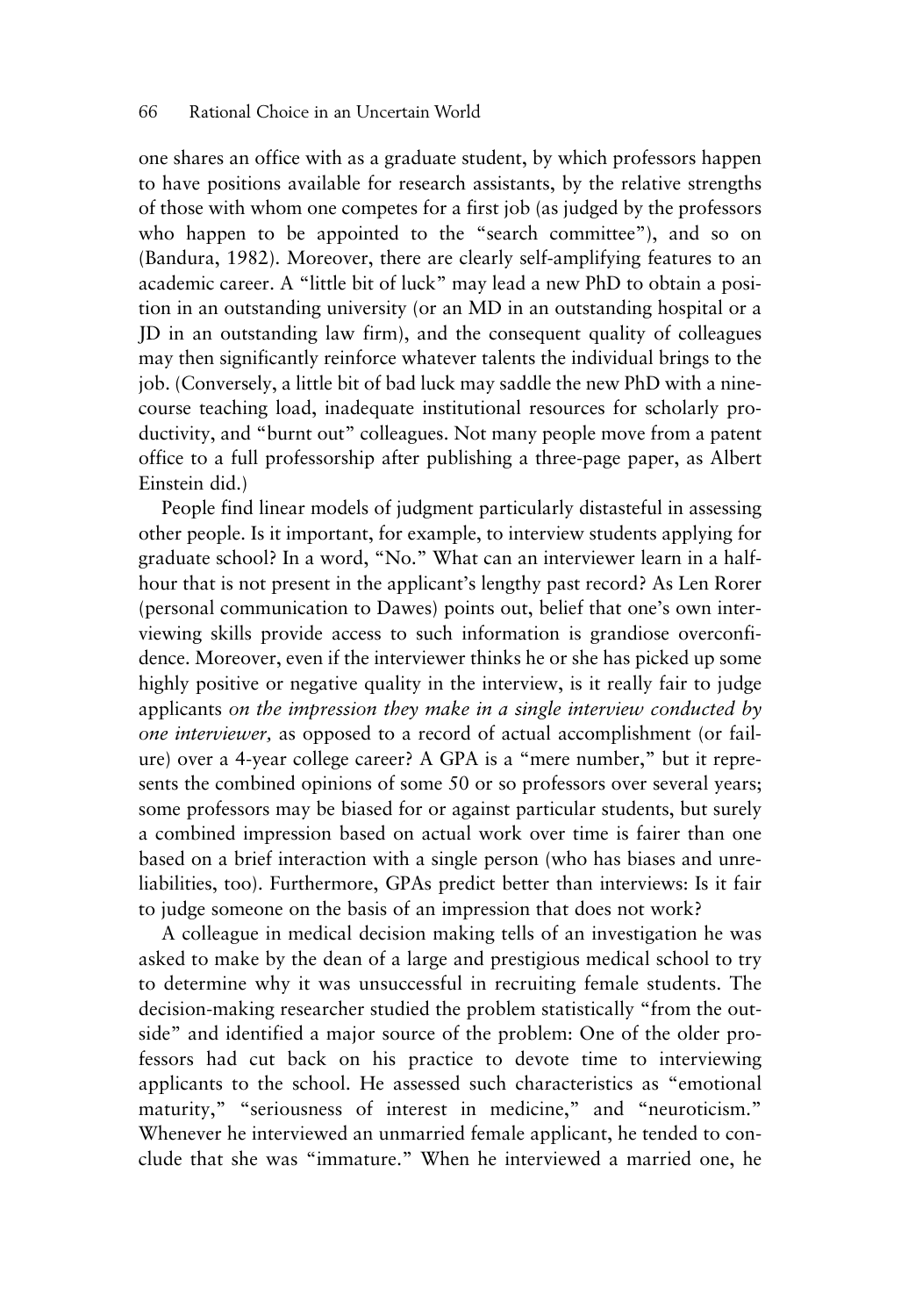tended to conclude that she was "not sufficiently interested in medicine," and when he interviewed a divorced one, he tended to conclude that she was "neurotic." Not many women received positive evaluations from this interviewer, although *of course* his judgments had *nothing* to do with gender (sarcasm intended).

#### **3.7 The Role of Judgment in Choices and Decisions**

We have restricted our focus in this chapter to the judgment of events and outcomes, but the implications also apply to the larger framework of decision and choice between alternate courses of action. Linear models often provide a valid description of the psychological processes of judgment and they are pretty good rough-and-ready statistical tools to predict events in the external world. But, they also provide an effective method to predict our own evaluations and preferences, events in the "internal," subjective world. In a very real sense, making decisions requires us to predict what we will like in the future, often under conditions quite different from those at the time we must decide. Given that linear models predict better than intuitive judgment in situations where the accuracy of prediction can be checked, why not in situations where there is no clear criterion for truth as well? If we wish to make choices involving multiple factors, we would do well to construct *our own* (improper) linear models. This is, in essence, what Benjamin Franklin advised (discussed more fully in Chapter 10). His advice was to consider a course of action, to list the pros and cons, to weight them by apparent importance, and then to decide by adding up the weighted pros and cons to see which action had the highest total.

Thus, for practical advice about choosing, we rely on the robust beauty of even improper linear models. The philosophy presented in this chapter is based on the premise that "mere numbers" are in fact neither good nor bad. Just as numbers can be used to achieve either constructive or destructive goals in other contexts, they can be used for good or ill in decision making. Using them, however, requires us to overcome a view (*not* supported by the research) that the "mysteries of the human mind" allow us to reach superior conclusions without relying on deliberate, controlled thought processes. The mysteries are there, but not in this context. We are, all of us, overconfident in our abilities to judge. To do well by ourselves and to treat other persons fairly, we must overcome the attitude that leads us to reject adding numbers to make judgments, and we must experience no more shame when we do so than when we use numbers in determining how to construct a bridge that will not collapse.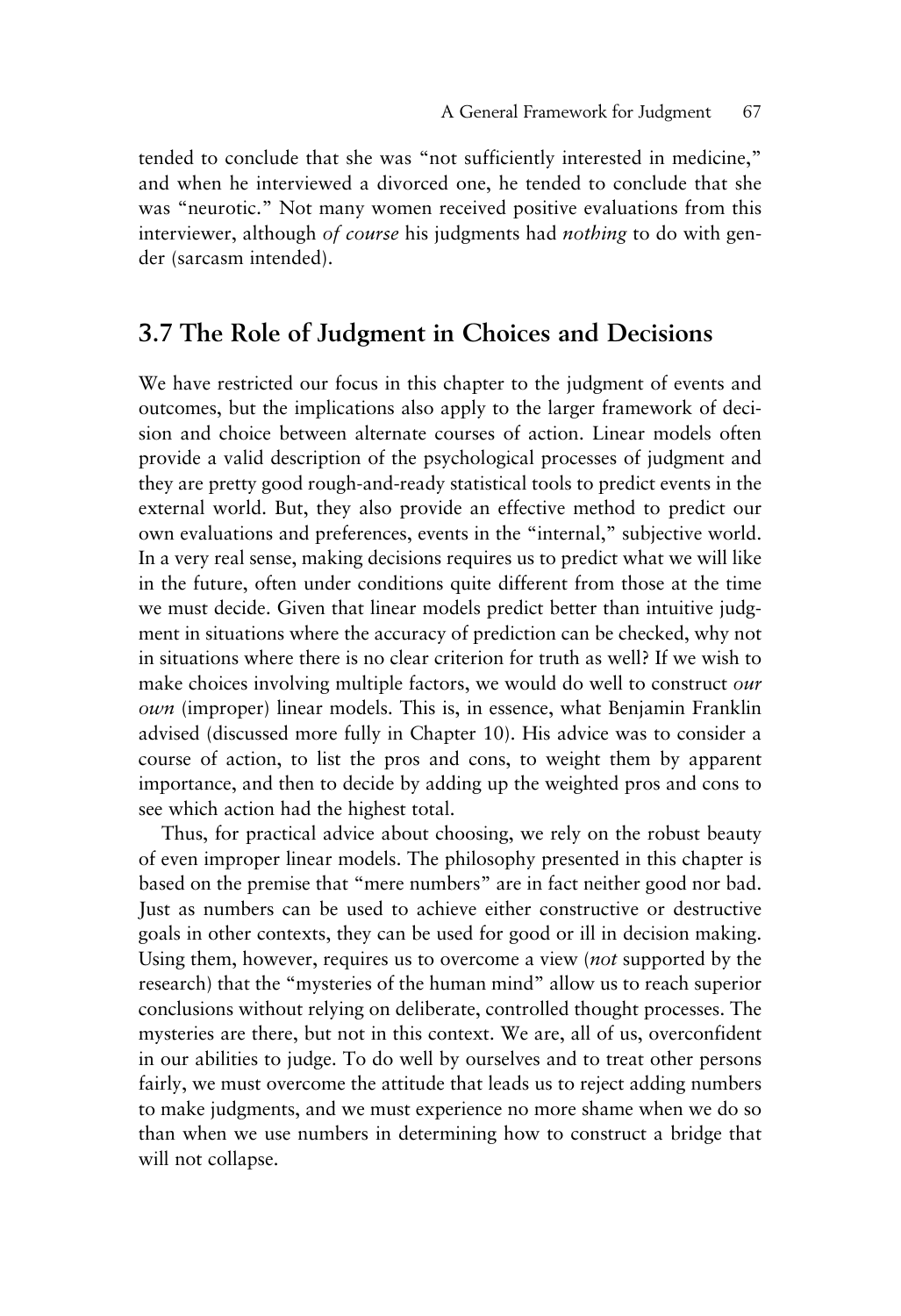#### **References**

- Abelson, R. P. (1995). *Statistics as principled argument.* Hillsdale, NJ: Lawrence Erlbaum.
- Anderson, N. H. (1996). *A functional theory of cognition*. Mahwah, NJ: Lawrence Erlbaum.
- Anderson, N. H. (2001). *Empirical direction in design and analysis.* Mahwah, NJ: Lawrence Erlbaum.
- Attneave, F. (1954). Some informational aspects of visual perception. *Psychological Review, 61,* 183–193.
- Bandura, A. (1982). The psychology of chance encounters and life paths. *American Psychologist, 37*(7), 747–755.
- Brehmer, B., & Joyce, C. R. B. (1988). *Human judgment: The SJT view.* Amsterdam: North-Holland.
- Cooksey, R. W. (1996). *Judgment analysis: Theory, methods, and applications.* San Diego: Academic Press.
- Dawes, R. M. (1971). A case study in graduate admissions: Application of three principles of human decision making. *American Psychologist, 26,* 180–188.
- Dawes, R. M. (1979). The robust beauty of improper linear models in decision making. *American Psychologist, 34,* 571–582.
- Diamond, J. (1989, April). The price of human folly. *Discover,* 73–77.
- Efron, B. (1988). Bootstrap confidence intervals: Good or bad? *Psychological Bulletin, 104,* 293–296.
- Einhorn, H. J. (1972). Expert measurement and mechanical combination. *Organizational Behavior and Human Performance, 7,* 86–106.
- Einhorn, H. J., & Hogarth, R. M. (1978). Confidence in judgment: The illusion of validity. *Psychological Review, 85,* 395–416.
- Freedman, D., Pisani, R., & Purves, R. (2007). *Statistics* (4th ed.). New York: Norton.
- Gladwell, M. (2005). *Blink: The power of thinking without thinking.* New York: Little, Brown.
- Glass, L. B. (1967). *The generality of oral consumatory behavior of alcoholics under stress.* Unpublished doctoral dissertation, University of Michigan.
- Goldberg, L. R. (1968). Simple models or simple processes? Some research on clinical judgments. *American Psychologist, 23,* 483–496.
- Goldberg, L. R. (1972). Student personality characteristics and optimal college learning conditions: An extensive search for trait-by-treatment interaction effects. *Instructional Science, 1,* 153–210.
- Goulandris Foundation & J. Paul Getty Museum. (1993). *The Getty Kouros Colloquium: Athens, 25–27 May, 1992.* Athens: Kapon Editions.
- Grove, W. M., & Meehl, P. E. (1996). Comparative efficiency of informal (subjective, impressionistic) and formal (mechanical, algorithmic) prediction procedures: The clinical-statistical controversy. *Psychology, Public Policy, and Law, 2,* 293–323.
- Hammond, K. R., & Stewart, T. R. (Eds.). (2001). *The essential Brunswik.* New York: Oxford University Press.